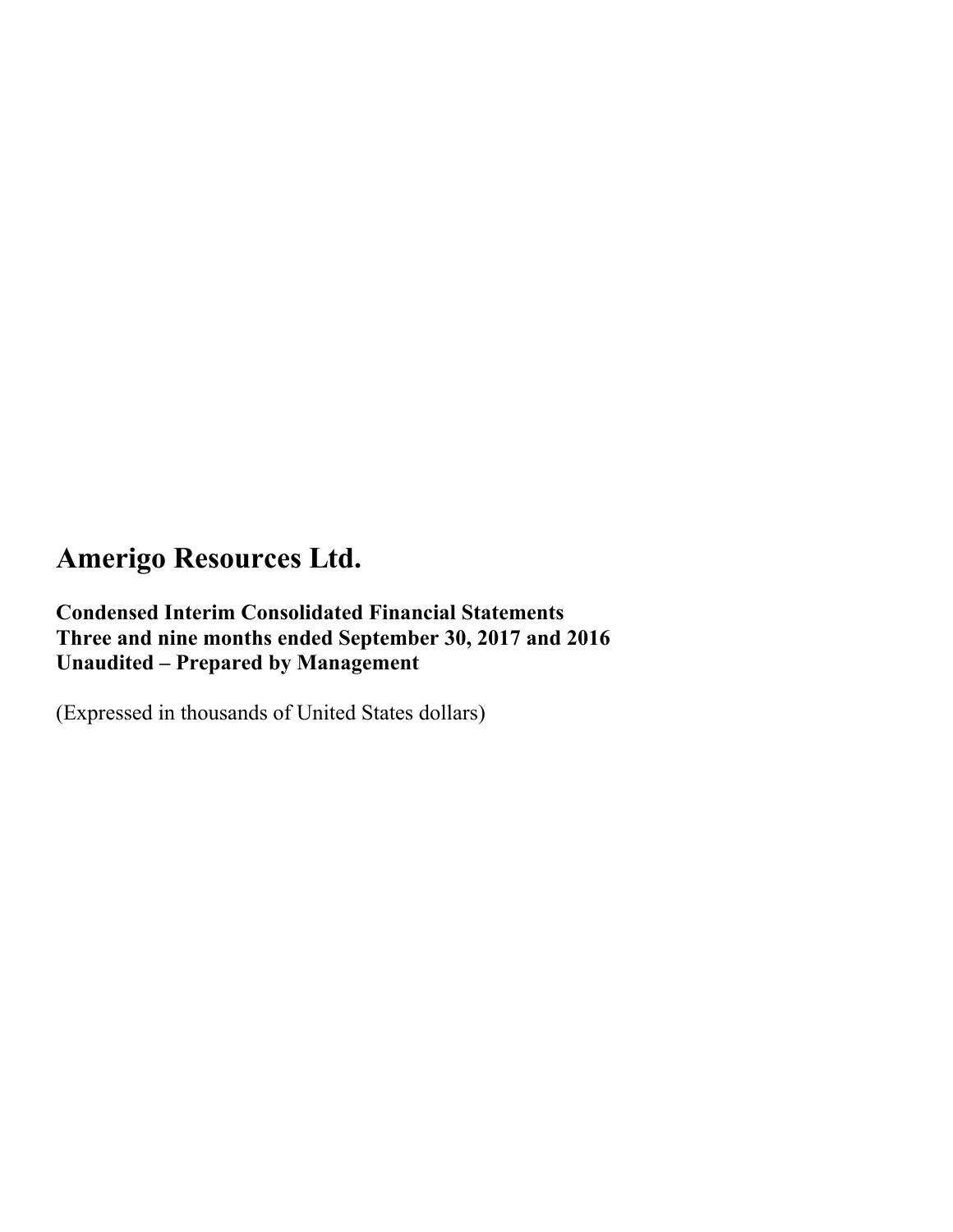Condensed Interim Consolidated Statements of Financial Position - Unaudited

### (expressed in thousands of U.S. dollars)

|                                              |              | September 30,    | December 31,    |
|----------------------------------------------|--------------|------------------|-----------------|
|                                              |              | 2017             | 2016            |
|                                              | <b>Notes</b> | \$               | S               |
| Assets                                       |              |                  |                 |
| <b>Current assets</b>                        |              |                  |                 |
| Cash and cash equivalents                    | 11(a)        | 22,702           | 15,921          |
| Trade and other receivables                  |              | 11,457           | 8,008           |
| Taxes receivable                             |              | 1,429            | 6,476           |
| Prepaid expenses                             |              | 1,668            | 170             |
| Inventories                                  | 4            | 10,422           | 9,648           |
|                                              |              | 47,678           | 40,223          |
| Non-current assets                           |              |                  |                 |
| Investments                                  |              | 3,015            | 1,518           |
| Property, plant and equipment                | 5            | 172,075          | 174,222         |
| Intangible assets                            |              | 4,576            | 4,767           |
| Deferred income tax asset                    |              | 52               | 50              |
| Other non-current assets                     |              | 923              | 906             |
| <b>Total assets</b>                          |              | 228,319          | 221,686         |
| <b>Liabilities</b>                           |              |                  |                 |
| <b>Current liabilities</b>                   |              |                  |                 |
| Trade and other payables                     |              | 13,719           | 15,819          |
| DET royalties                                | 2            | 11,179           | 11,273          |
| Current portion of borrowings                | 6            | 24,379           | 10,733          |
| Current portion of interest rate swap        | 6            | 496              | 76              |
| Current income tax liabilities               |              | 1,907            | 76              |
| Current portion of derivative                | 7(a)         | 1,055            | 1,617           |
|                                              |              | 52,735           | 39,594          |
| <b>Non-current liabilities</b>               |              |                  |                 |
| Severance provisions                         |              | 929              | 811             |
| <b>Borrowings</b>                            | 6            | 41,791           | 59,114          |
| Interest rate swap                           | 6            |                  | 132             |
| Derivative                                   | 7(a)         | 10,383           | 7,376           |
| Deferred income tax liability                |              | 26,558           | 25,539          |
| Other non-current liabilities                |              | 989              | 1,243           |
| <b>Total liabilities</b>                     |              | 133,385          | 133,809         |
| Equity                                       | 8            |                  |                 |
|                                              |              | 78,881           | 78,168          |
| Share capital<br>Other reserves              |              | 7,891            | 7,447           |
|                                              |              |                  |                 |
| Accumulated other comprehensive loss         |              | (1,038)<br>9,200 | (2,047)         |
| Retained earnings                            |              | 94,934           | 4,309<br>87,877 |
| Total equity<br>Total equity and liabilities |              |                  | 221,686         |
|                                              |              | 228,319          |                 |
| <b>Commitments</b>                           | 13           |                  |                 |

| Approved by the Board of Directors |                  |
|------------------------------------|------------------|
| "Robert Gavton"                    | "George Ireland" |
| Director                           | Director         |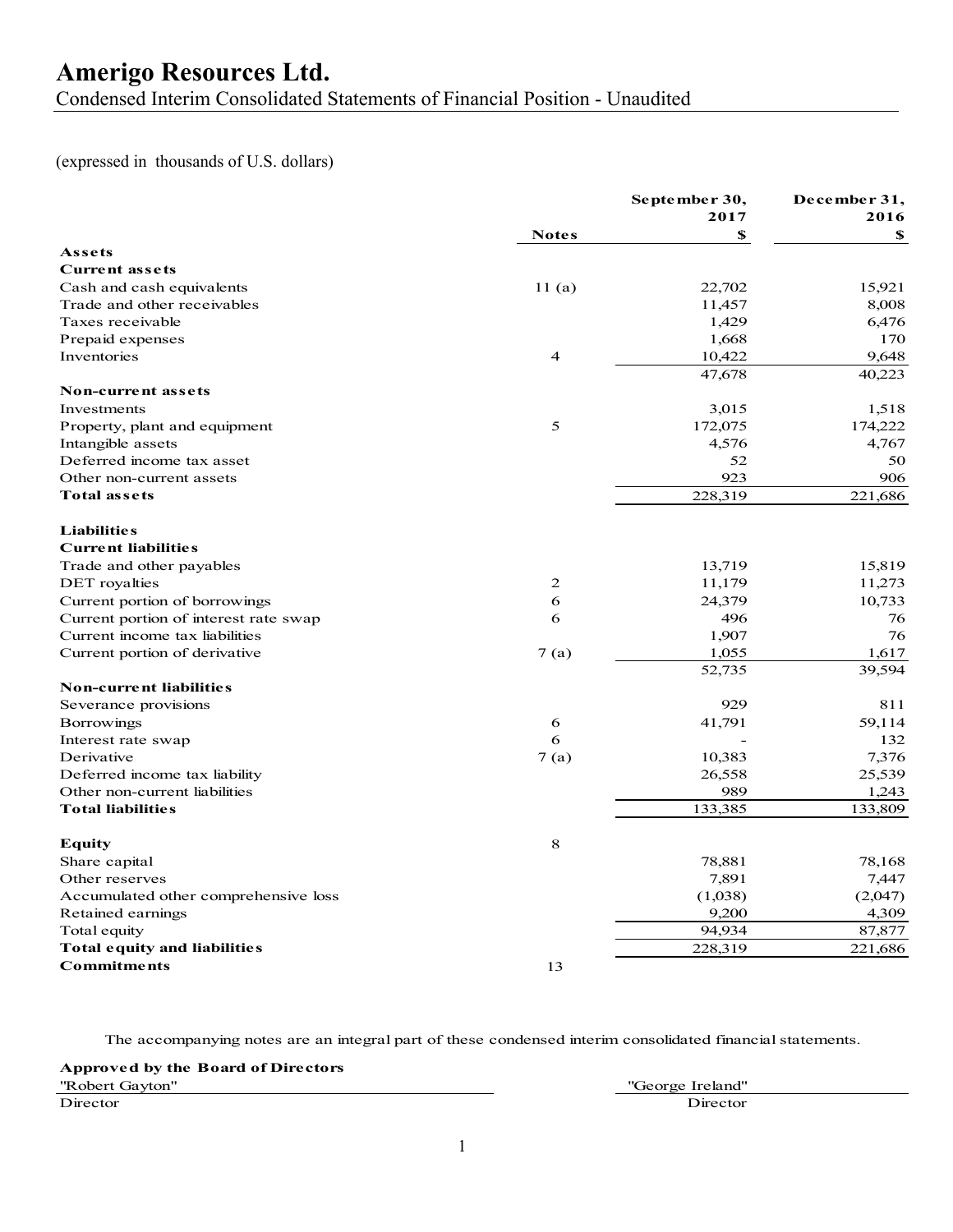Condensed Interim Consolidated Statements of Income (Loss) and Comprehensive Income (Loss) - Unaudited

(expressed in thousands of U.S. dollars)

|                                                                   |                 | Three months ended September 30, |             | Nine months ended September 30, |             |
|-------------------------------------------------------------------|-----------------|----------------------------------|-------------|---------------------------------|-------------|
|                                                                   | <b>Notes</b>    | 2017                             | 2016        | 2017                            | 2016        |
|                                                                   |                 | S                                | \$          | \$                              | S           |
| Revenue                                                           |                 |                                  |             |                                 |             |
| Gross tolling revenue                                             |                 | 50,256                           | 32,500      | 128,173                         | 87,858      |
| Notional items deducted from gross tolling revenue                |                 |                                  |             |                                 |             |
| Smelting and refining                                             |                 | (5, 455)                         | (5,246)     | (15,952)                        | (14, 539)   |
| DET royalties - copper                                            |                 | (9,365)                          | (5, 495)    | (24, 936)                       | (14, 915)   |
| Transportation                                                    |                 | (564)                            | (460)       | (1,601)                         | (1,225)     |
|                                                                   |                 | 34,872                           | 21,299      | 85,684                          | 57,179      |
| Molybdenum and other revenue                                      |                 | 2,549                            | 2,084       | 11,341                          | 4,735       |
|                                                                   |                 | 37,421                           | 23,383      | 97,025                          | 61,914      |
| Tolling and production costs                                      |                 |                                  |             |                                 |             |
| Tolling and production costs                                      |                 | (20, 352)                        | (19, 845)   | (64,086)                        | (55,092)    |
| DET royalties - molybdenum                                        |                 | (334)                            | (84)        | (806)                           | (84)        |
| Depreciation and amortization                                     |                 | (3,576)                          | (3,295)     | (10, 738)                       | (9,888)     |
| Administration                                                    |                 | (1,257)                          | (1,076)     | (3, 816)                        | (3,331)     |
|                                                                   |                 | (25, 519)                        | (24, 300)   | (79, 446)                       | (68, 395)   |
| Gross profit (loss)                                               |                 | 11,902                           | (917)       | 17,579                          | (6,481)     |
| Other expenses                                                    |                 |                                  |             |                                 |             |
| General and administration                                        | 10(a)           | (815)                            | (652)       | (2, 497)                        | (2,076)     |
| Other gains (expenses)                                            | 10(b)           | 490                              | (17)        | 503                             | 1,059       |
| Derivative to related parties including changes in fair value     | $7(a)$ & 10 (c) | (214)                            | 254         | (3,779)                         | (224)       |
|                                                                   |                 | (539)                            | (415)       | (5,773)                         | (1,241)     |
| <b>Operating profit (loss)</b>                                    |                 | 11,363                           | (1, 332)    | 11,806                          | (7, 722)    |
| Finance expense                                                   | 10(d)           | (854)                            | (973)       | (3,869)                         | (3,850)     |
|                                                                   |                 |                                  |             |                                 |             |
| Income (loss) before income tax                                   |                 | 10,509                           | (2,305)     | 7,937                           | (11, 572)   |
| Income tax (expense) recovery                                     |                 | (2,655)                          | (240)       | (3,046)                         | 1,057       |
| Net income (loss)                                                 |                 | 7,854                            | (2, 545)    | 4,891                           | (10, 515)   |
| Other comprehensive income                                        |                 |                                  |             |                                 |             |
| Items that may be reclassified subsequently to net income (loss): |                 |                                  |             |                                 |             |
| Unrealized gains on investments, net of tax                       |                 | 1,041                            | 99          | 1,498                           | 707         |
| Cumulative translation adjustment                                 |                 | (252)                            | 53          | (467)                           | (388)       |
| Actuarial losses on severance provision                           |                 | (10)                             | (3)         | (22)                            | (26)        |
| Other comprehensive income                                        |                 | 779                              | 149         | 1,009                           | 293         |
| Comprehensive income (loss)                                       |                 | 8,633                            | (2,396)     | 5,900                           | (10, 222)   |
| Weighted average number of shares outstanding, basic              |                 | 175,570,800                      | 174,682,058 | 175,355,204                     | 174,324,915 |
| Weighted average number of shares outstanding, diluted            |                 | 180,997,116                      | 174,682,058 | 180,781,520                     | 174,324,915 |
| Earnings (loss) per share                                         |                 |                                  |             |                                 |             |
| Basic                                                             |                 | 0.04                             | (0.01)      | 0.03                            | (0.06)      |
| Diluted                                                           |                 | 0.04                             | (0.01)      | 0.03                            | (0.06)      |
|                                                                   |                 |                                  |             |                                 |             |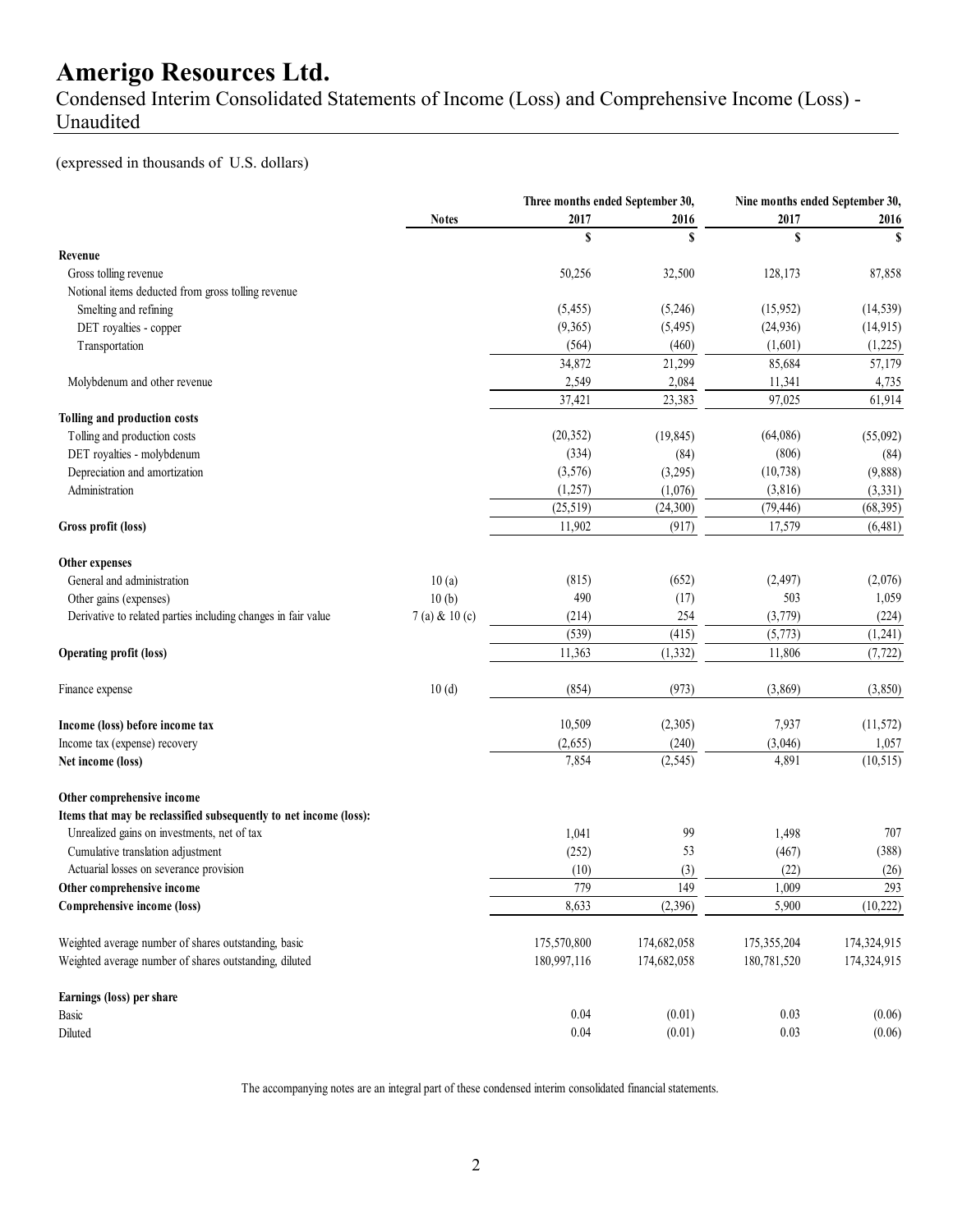Condensed Interim Consolidated Statements of Cash Flows - Unaudited

(expressed in thousands of U.S. dollars)

| 2017<br>2016<br>2017<br>2016<br>\$<br>\$<br>\$<br>\$<br>Cash flows from operating activities<br>Net income (loss)<br>4,891<br>(10,515)<br>7,854<br>(2,545)<br>Adjustment for items not affecting cash:<br>Depreciation and amortization<br>3,576<br>3,295<br>10,738<br>9,888<br>Deferred income tax expense<br>751<br>545<br>1,019<br>1,832<br>Share-based payments<br>117<br>28<br>580<br>146<br>Unrealized foreign exchange gain<br>(711)<br>(101)<br>(1,066)<br>699<br>Finance expense<br>(436)<br>830<br>1,178<br>Other<br>452<br>(91)<br>147<br>(182)<br>Changes in fair value of derivative<br>(39)<br>(543)<br>3,040<br>(542)<br>Impairment charges<br>27<br>518<br>÷,<br>1,656<br>19,746<br>2,504<br>11,021<br>Changes in non-cash working capital<br>Trade, other receivables and taxes receivable<br>(5,902)<br>4,886<br>1,660<br>4,754<br>Inventories<br>(794)<br>(1,455)<br>(130)<br>(65)<br>Trade and other payables<br>2,834<br>3,116<br>(1,286)<br>5,589<br>DET royalties<br>(1,182)<br>660<br>(150)<br>6,700<br>8,532<br>(5,705)<br>(570)<br>16,978<br>Payment of long-term employee benefits<br>(642)<br>Net cash from operating activities<br>10,188<br>5,316<br>19,176<br>18,840<br>Cash flows used in investing activities<br>Purchase of plant and equipment<br>(5,291)<br>(1,341)<br>(7,748)<br>(7,193)<br>Net cash used in investing activities<br>(7,748)<br>(5,291)<br>(1,341)<br>(7,193)<br>Cash flows from (used in) financing activities<br>Issuance of shares<br>381<br>324<br>Proceeds from borrowings, net of transaction costs<br>4,750<br>3,000<br>4,750<br>13,770<br>Repayment of borrowings<br>(3,000)<br>(10,367)<br>(14,063)<br>3,000<br>Net cash from (used in) financing activities<br>2,074<br>(5,236)<br>(293)<br>Net increase in cash and cash equivalents<br>2,099<br>11,847<br>6,192<br>11,354<br>Effect of exchange rate changes on cash<br>589<br>459<br>166<br>670<br>Cash and cash equivalents - Beginning of period<br>9,043<br>15,921<br>9,032<br>20,144<br>Cash and cash equivalents - End of period<br>22,702<br>22,702<br>21,056<br>21,056 |  | Three months ended September 30, |  | Nine months ended September 30, |
|-------------------------------------------------------------------------------------------------------------------------------------------------------------------------------------------------------------------------------------------------------------------------------------------------------------------------------------------------------------------------------------------------------------------------------------------------------------------------------------------------------------------------------------------------------------------------------------------------------------------------------------------------------------------------------------------------------------------------------------------------------------------------------------------------------------------------------------------------------------------------------------------------------------------------------------------------------------------------------------------------------------------------------------------------------------------------------------------------------------------------------------------------------------------------------------------------------------------------------------------------------------------------------------------------------------------------------------------------------------------------------------------------------------------------------------------------------------------------------------------------------------------------------------------------------------------------------------------------------------------------------------------------------------------------------------------------------------------------------------------------------------------------------------------------------------------------------------------------------------------------------------------------------------------------------------------------------------------------------------------------------------------------------------------------------------------------------------------------|--|----------------------------------|--|---------------------------------|
|                                                                                                                                                                                                                                                                                                                                                                                                                                                                                                                                                                                                                                                                                                                                                                                                                                                                                                                                                                                                                                                                                                                                                                                                                                                                                                                                                                                                                                                                                                                                                                                                                                                                                                                                                                                                                                                                                                                                                                                                                                                                                                 |  |                                  |  |                                 |
|                                                                                                                                                                                                                                                                                                                                                                                                                                                                                                                                                                                                                                                                                                                                                                                                                                                                                                                                                                                                                                                                                                                                                                                                                                                                                                                                                                                                                                                                                                                                                                                                                                                                                                                                                                                                                                                                                                                                                                                                                                                                                                 |  |                                  |  |                                 |
|                                                                                                                                                                                                                                                                                                                                                                                                                                                                                                                                                                                                                                                                                                                                                                                                                                                                                                                                                                                                                                                                                                                                                                                                                                                                                                                                                                                                                                                                                                                                                                                                                                                                                                                                                                                                                                                                                                                                                                                                                                                                                                 |  |                                  |  |                                 |
|                                                                                                                                                                                                                                                                                                                                                                                                                                                                                                                                                                                                                                                                                                                                                                                                                                                                                                                                                                                                                                                                                                                                                                                                                                                                                                                                                                                                                                                                                                                                                                                                                                                                                                                                                                                                                                                                                                                                                                                                                                                                                                 |  |                                  |  |                                 |
|                                                                                                                                                                                                                                                                                                                                                                                                                                                                                                                                                                                                                                                                                                                                                                                                                                                                                                                                                                                                                                                                                                                                                                                                                                                                                                                                                                                                                                                                                                                                                                                                                                                                                                                                                                                                                                                                                                                                                                                                                                                                                                 |  |                                  |  |                                 |
|                                                                                                                                                                                                                                                                                                                                                                                                                                                                                                                                                                                                                                                                                                                                                                                                                                                                                                                                                                                                                                                                                                                                                                                                                                                                                                                                                                                                                                                                                                                                                                                                                                                                                                                                                                                                                                                                                                                                                                                                                                                                                                 |  |                                  |  |                                 |
|                                                                                                                                                                                                                                                                                                                                                                                                                                                                                                                                                                                                                                                                                                                                                                                                                                                                                                                                                                                                                                                                                                                                                                                                                                                                                                                                                                                                                                                                                                                                                                                                                                                                                                                                                                                                                                                                                                                                                                                                                                                                                                 |  |                                  |  |                                 |
|                                                                                                                                                                                                                                                                                                                                                                                                                                                                                                                                                                                                                                                                                                                                                                                                                                                                                                                                                                                                                                                                                                                                                                                                                                                                                                                                                                                                                                                                                                                                                                                                                                                                                                                                                                                                                                                                                                                                                                                                                                                                                                 |  |                                  |  |                                 |
|                                                                                                                                                                                                                                                                                                                                                                                                                                                                                                                                                                                                                                                                                                                                                                                                                                                                                                                                                                                                                                                                                                                                                                                                                                                                                                                                                                                                                                                                                                                                                                                                                                                                                                                                                                                                                                                                                                                                                                                                                                                                                                 |  |                                  |  | (453)                           |
|                                                                                                                                                                                                                                                                                                                                                                                                                                                                                                                                                                                                                                                                                                                                                                                                                                                                                                                                                                                                                                                                                                                                                                                                                                                                                                                                                                                                                                                                                                                                                                                                                                                                                                                                                                                                                                                                                                                                                                                                                                                                                                 |  |                                  |  |                                 |
|                                                                                                                                                                                                                                                                                                                                                                                                                                                                                                                                                                                                                                                                                                                                                                                                                                                                                                                                                                                                                                                                                                                                                                                                                                                                                                                                                                                                                                                                                                                                                                                                                                                                                                                                                                                                                                                                                                                                                                                                                                                                                                 |  |                                  |  |                                 |
|                                                                                                                                                                                                                                                                                                                                                                                                                                                                                                                                                                                                                                                                                                                                                                                                                                                                                                                                                                                                                                                                                                                                                                                                                                                                                                                                                                                                                                                                                                                                                                                                                                                                                                                                                                                                                                                                                                                                                                                                                                                                                                 |  |                                  |  |                                 |
|                                                                                                                                                                                                                                                                                                                                                                                                                                                                                                                                                                                                                                                                                                                                                                                                                                                                                                                                                                                                                                                                                                                                                                                                                                                                                                                                                                                                                                                                                                                                                                                                                                                                                                                                                                                                                                                                                                                                                                                                                                                                                                 |  |                                  |  |                                 |
|                                                                                                                                                                                                                                                                                                                                                                                                                                                                                                                                                                                                                                                                                                                                                                                                                                                                                                                                                                                                                                                                                                                                                                                                                                                                                                                                                                                                                                                                                                                                                                                                                                                                                                                                                                                                                                                                                                                                                                                                                                                                                                 |  |                                  |  |                                 |
|                                                                                                                                                                                                                                                                                                                                                                                                                                                                                                                                                                                                                                                                                                                                                                                                                                                                                                                                                                                                                                                                                                                                                                                                                                                                                                                                                                                                                                                                                                                                                                                                                                                                                                                                                                                                                                                                                                                                                                                                                                                                                                 |  |                                  |  |                                 |
|                                                                                                                                                                                                                                                                                                                                                                                                                                                                                                                                                                                                                                                                                                                                                                                                                                                                                                                                                                                                                                                                                                                                                                                                                                                                                                                                                                                                                                                                                                                                                                                                                                                                                                                                                                                                                                                                                                                                                                                                                                                                                                 |  |                                  |  |                                 |
|                                                                                                                                                                                                                                                                                                                                                                                                                                                                                                                                                                                                                                                                                                                                                                                                                                                                                                                                                                                                                                                                                                                                                                                                                                                                                                                                                                                                                                                                                                                                                                                                                                                                                                                                                                                                                                                                                                                                                                                                                                                                                                 |  |                                  |  |                                 |
|                                                                                                                                                                                                                                                                                                                                                                                                                                                                                                                                                                                                                                                                                                                                                                                                                                                                                                                                                                                                                                                                                                                                                                                                                                                                                                                                                                                                                                                                                                                                                                                                                                                                                                                                                                                                                                                                                                                                                                                                                                                                                                 |  |                                  |  |                                 |
|                                                                                                                                                                                                                                                                                                                                                                                                                                                                                                                                                                                                                                                                                                                                                                                                                                                                                                                                                                                                                                                                                                                                                                                                                                                                                                                                                                                                                                                                                                                                                                                                                                                                                                                                                                                                                                                                                                                                                                                                                                                                                                 |  |                                  |  |                                 |
|                                                                                                                                                                                                                                                                                                                                                                                                                                                                                                                                                                                                                                                                                                                                                                                                                                                                                                                                                                                                                                                                                                                                                                                                                                                                                                                                                                                                                                                                                                                                                                                                                                                                                                                                                                                                                                                                                                                                                                                                                                                                                                 |  |                                  |  |                                 |
|                                                                                                                                                                                                                                                                                                                                                                                                                                                                                                                                                                                                                                                                                                                                                                                                                                                                                                                                                                                                                                                                                                                                                                                                                                                                                                                                                                                                                                                                                                                                                                                                                                                                                                                                                                                                                                                                                                                                                                                                                                                                                                 |  |                                  |  |                                 |
|                                                                                                                                                                                                                                                                                                                                                                                                                                                                                                                                                                                                                                                                                                                                                                                                                                                                                                                                                                                                                                                                                                                                                                                                                                                                                                                                                                                                                                                                                                                                                                                                                                                                                                                                                                                                                                                                                                                                                                                                                                                                                                 |  |                                  |  |                                 |
|                                                                                                                                                                                                                                                                                                                                                                                                                                                                                                                                                                                                                                                                                                                                                                                                                                                                                                                                                                                                                                                                                                                                                                                                                                                                                                                                                                                                                                                                                                                                                                                                                                                                                                                                                                                                                                                                                                                                                                                                                                                                                                 |  |                                  |  |                                 |
|                                                                                                                                                                                                                                                                                                                                                                                                                                                                                                                                                                                                                                                                                                                                                                                                                                                                                                                                                                                                                                                                                                                                                                                                                                                                                                                                                                                                                                                                                                                                                                                                                                                                                                                                                                                                                                                                                                                                                                                                                                                                                                 |  |                                  |  |                                 |
|                                                                                                                                                                                                                                                                                                                                                                                                                                                                                                                                                                                                                                                                                                                                                                                                                                                                                                                                                                                                                                                                                                                                                                                                                                                                                                                                                                                                                                                                                                                                                                                                                                                                                                                                                                                                                                                                                                                                                                                                                                                                                                 |  |                                  |  |                                 |
|                                                                                                                                                                                                                                                                                                                                                                                                                                                                                                                                                                                                                                                                                                                                                                                                                                                                                                                                                                                                                                                                                                                                                                                                                                                                                                                                                                                                                                                                                                                                                                                                                                                                                                                                                                                                                                                                                                                                                                                                                                                                                                 |  |                                  |  |                                 |
|                                                                                                                                                                                                                                                                                                                                                                                                                                                                                                                                                                                                                                                                                                                                                                                                                                                                                                                                                                                                                                                                                                                                                                                                                                                                                                                                                                                                                                                                                                                                                                                                                                                                                                                                                                                                                                                                                                                                                                                                                                                                                                 |  |                                  |  |                                 |
|                                                                                                                                                                                                                                                                                                                                                                                                                                                                                                                                                                                                                                                                                                                                                                                                                                                                                                                                                                                                                                                                                                                                                                                                                                                                                                                                                                                                                                                                                                                                                                                                                                                                                                                                                                                                                                                                                                                                                                                                                                                                                                 |  |                                  |  |                                 |
|                                                                                                                                                                                                                                                                                                                                                                                                                                                                                                                                                                                                                                                                                                                                                                                                                                                                                                                                                                                                                                                                                                                                                                                                                                                                                                                                                                                                                                                                                                                                                                                                                                                                                                                                                                                                                                                                                                                                                                                                                                                                                                 |  |                                  |  |                                 |
|                                                                                                                                                                                                                                                                                                                                                                                                                                                                                                                                                                                                                                                                                                                                                                                                                                                                                                                                                                                                                                                                                                                                                                                                                                                                                                                                                                                                                                                                                                                                                                                                                                                                                                                                                                                                                                                                                                                                                                                                                                                                                                 |  |                                  |  |                                 |
|                                                                                                                                                                                                                                                                                                                                                                                                                                                                                                                                                                                                                                                                                                                                                                                                                                                                                                                                                                                                                                                                                                                                                                                                                                                                                                                                                                                                                                                                                                                                                                                                                                                                                                                                                                                                                                                                                                                                                                                                                                                                                                 |  |                                  |  |                                 |
|                                                                                                                                                                                                                                                                                                                                                                                                                                                                                                                                                                                                                                                                                                                                                                                                                                                                                                                                                                                                                                                                                                                                                                                                                                                                                                                                                                                                                                                                                                                                                                                                                                                                                                                                                                                                                                                                                                                                                                                                                                                                                                 |  |                                  |  |                                 |
|                                                                                                                                                                                                                                                                                                                                                                                                                                                                                                                                                                                                                                                                                                                                                                                                                                                                                                                                                                                                                                                                                                                                                                                                                                                                                                                                                                                                                                                                                                                                                                                                                                                                                                                                                                                                                                                                                                                                                                                                                                                                                                 |  |                                  |  |                                 |
|                                                                                                                                                                                                                                                                                                                                                                                                                                                                                                                                                                                                                                                                                                                                                                                                                                                                                                                                                                                                                                                                                                                                                                                                                                                                                                                                                                                                                                                                                                                                                                                                                                                                                                                                                                                                                                                                                                                                                                                                                                                                                                 |  |                                  |  |                                 |

#### **Supplementary cash flow information (Note 11)**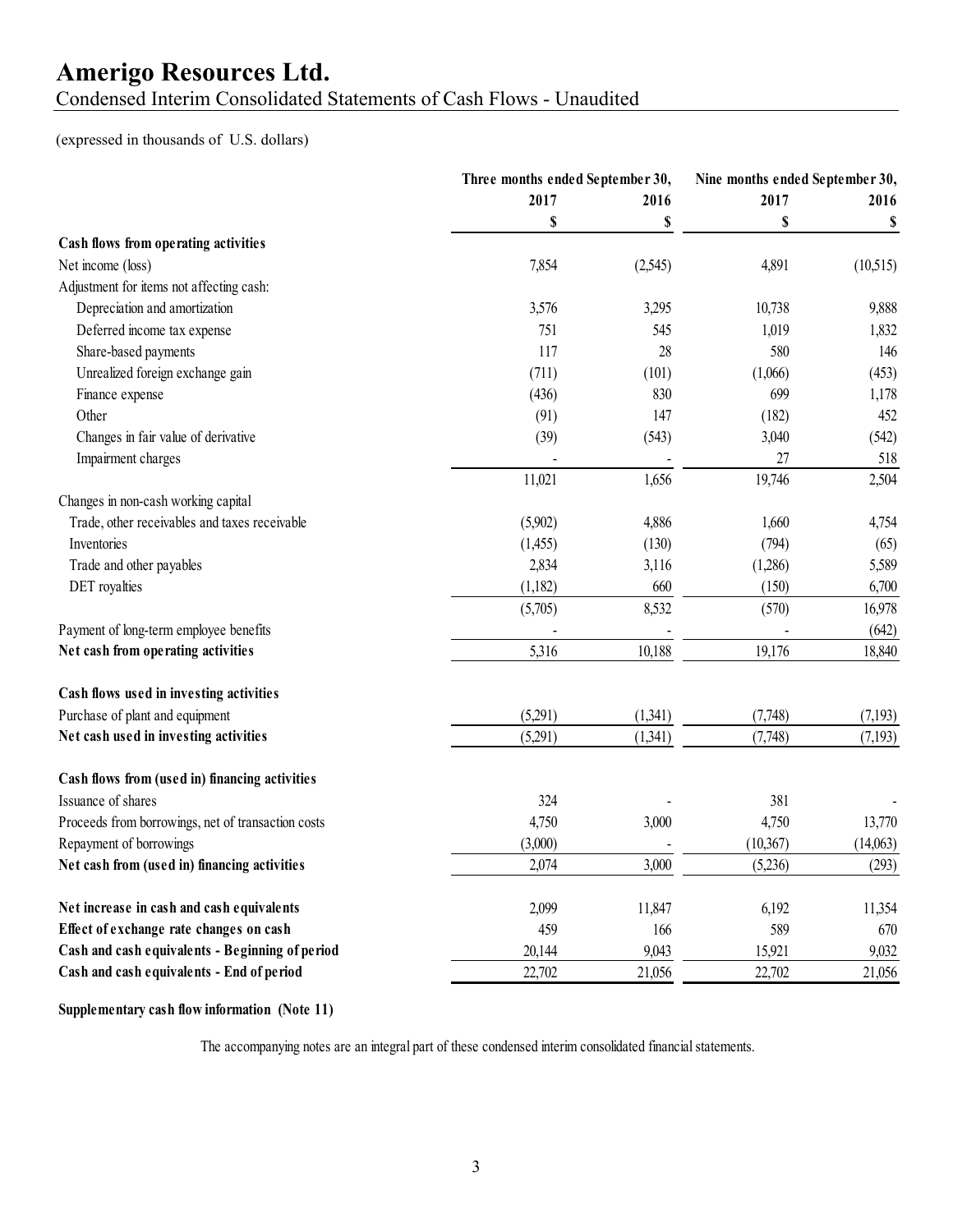Condensed Interim Consolidated Statements of Changes in Equity - Unaudited

### (expressed in thousands of U.S. dollars)

|                                             | Share capital       |        |                   |                                               |                             |                     |
|---------------------------------------------|---------------------|--------|-------------------|-----------------------------------------------|-----------------------------|---------------------|
|                                             | Number of<br>shares | Amount | Other<br>reserves | Accumulated<br>other<br>comprehensive<br>loss | <b>Retained</b><br>earnings | <b>Total equity</b> |
|                                             |                     | \$     | $\mathbb S$       | \$                                            | \$                          | \$                  |
| Balance - January 1, 2016                   | 173,610,629         | 78,057 | 7,289             | (2,292)                                       | 11,840                      | 94,894              |
| Share-based payments                        |                     |        | 146               |                                               |                             | 146                 |
| Compensation settled with shares            | 1,071,429           | 111    |                   |                                               |                             | 111                 |
| Cumulative translation adjustment           |                     |        |                   | (388)                                         |                             | (388)               |
| Unrealized gains on investments             |                     |        |                   | 707                                           |                             | 707                 |
| Severance provision                         |                     |        |                   | (26)                                          |                             | (26)                |
| Net loss                                    |                     |        |                   |                                               | (10, 515)                   | (10, 515)           |
| Balance - September 30, 2016                | 174,682,058         | 78,168 | 7,435             | (1,999)                                       | 1,325                       | 84,929              |
| Share-based payments                        |                     |        | 12                |                                               |                             | 12                  |
| Cumulative translation adjustment           |                     |        |                   | 144                                           |                             | 144                 |
| Unrealized loss on investments              |                     |        |                   | (181)                                         |                             | (181)               |
| Severance provision                         |                     |        |                   | (11)                                          |                             | (11)                |
| Net income                                  |                     |        |                   |                                               | 2,984                       | 2,984               |
| Balance - December 31, 2016                 | 174,682,058         | 78,168 | 7,447             | (2,047)                                       | 4,309                       | 87,877              |
| Balance - January 1, 2017                   | 174,682,058         | 78,168 | 7,447             | (2,047)                                       | 4,309                       | 87,877              |
| Share-based payments                        |                     |        | 580               |                                               |                             | 580                 |
| Expenses settled with shares (Note $6(c)$ ) | 403,577             | 196    |                   |                                               |                             | 196                 |
| Exercise of share purchase options          | 1,150,000           | 517    | (136)             |                                               |                             | 381                 |
| Cumulative translation adjustment           |                     |        |                   | (467)                                         |                             | (467)               |
| Unrealized gains on investments             |                     |        |                   | 1,498                                         |                             | 1,498               |
| Severance provision                         |                     |        |                   | (22)                                          |                             | (22)                |
| Net income                                  |                     |        |                   |                                               | 4,891                       | 4,891               |
| Balance - September 30, 2017                | 176,235,635         | 78,881 | 7,891             | (1,038)                                       | 9,200                       | 94,934              |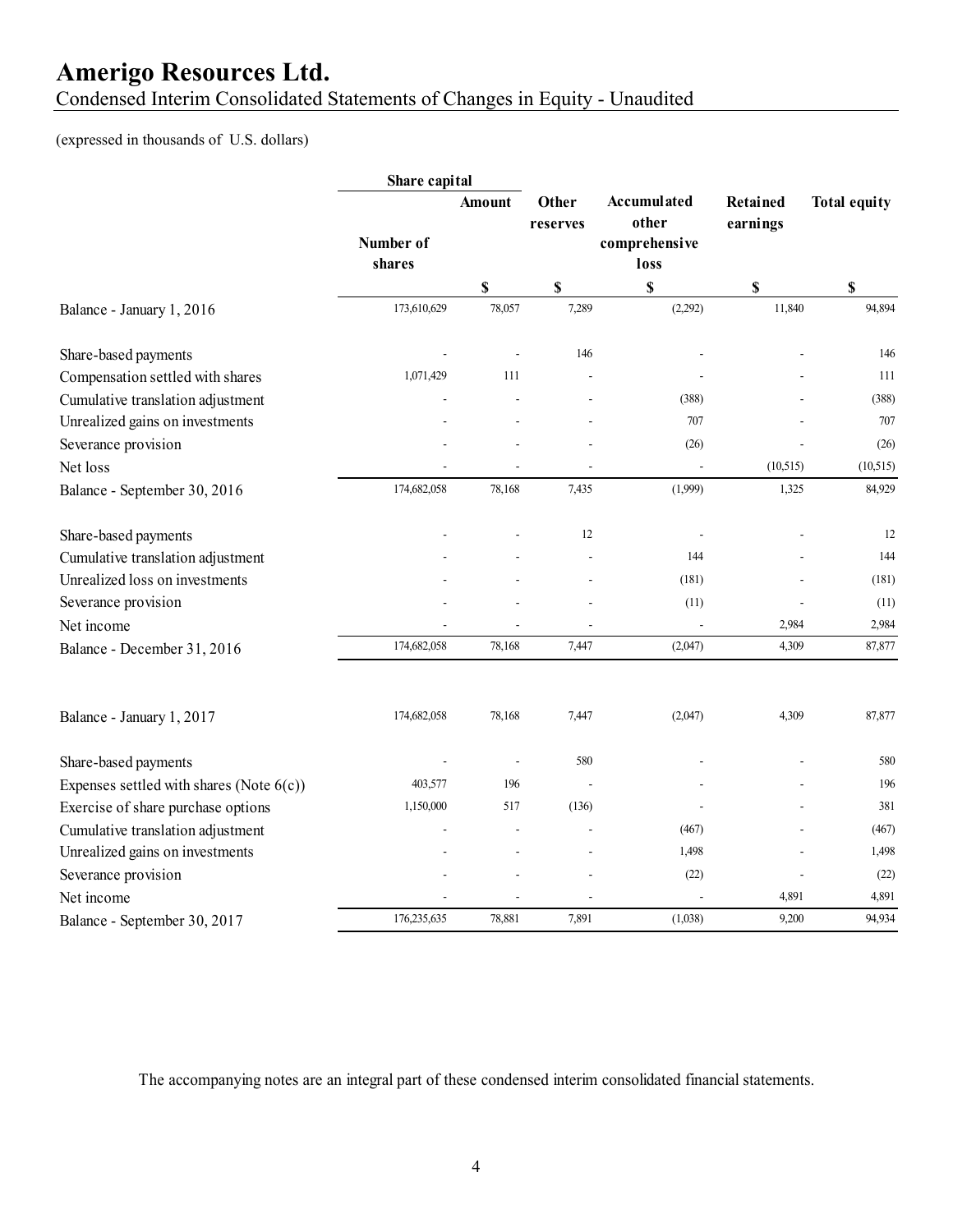Notes to the Condensed Interim Consolidated Financial Statements - Unaudited September 30, 2017

(tabular information expressed in thousands of U.S. dollars)

#### **1) REPORTING ENTITY AND BASIS OF PRESENTATION**

a) Reporting entity

Amerigo Resources Ltd. ("Amerigo" or the "Company") is a company domiciled in Canada. Its shares are listed for trading on the Toronto Stock Exchange and the OTCQX stock exchange in the United States. These condensed interim consolidated financial statements ("interim financial statements") of the Company as at and for the three and nine months ended September 30, 2017 include the accounts of the Company and its subsidiaries (collectively the "Group").

The Group is principally engaged in the production of copper concentrates through its operating subsidiary Minera Valle Central S.A. ("MVC"), pursuant to a long-term contractual relationship with the El Teniente Division ("DET") of Corporación Nacional del Cobre de Chile ("Codelco") (Note 2).

b) Statement of compliance

These interim financial statements have been prepared in accordance with International Financial Reporting Standards ("IFRS") as issued by the International Accounting Standards Board ("IASB") applicable to the preparation of interim financial statements, including IAS 34, Interim Financial Reporting. These interim financial statements do not include all the information required for a complete set of IFRS statements and should be read in conjunction with the audited consolidated financial statements of the Company as at and for the year ended December 31, 2016, prepared in accordance with IFRS. However, selected notes are included to explain events and transactions that are significant to an understanding of the changes in the Company's financial position and performance since the last annual consolidated financial statements as at and for the year ended December 31, 2016.

 These interim financial statements were authorised for issue by the board of directors of the Company on November 7, 2017.

c) Significant accounting policies

These interim financial statements follow the same accounting policies and methods of application as the Company's most recent annual financial statements, except for the adoption of new IFRS pronouncements on January 1, 2017, none of which had a significant effect on the Company's financial statements. These interim financial statements should be read in conjunction with the Company's most recent annual financial statements.

Significant new IFRS pronouncements that have been issued but are not yet effective are listed below. The Company will apply these standards or interpretations in the annual period in which they are first required.

**IFRS 9, Financial Instruments - classification and measurement ("IFRS 9")**: Addresses the classification, measurement and recognition of financial assets and financial liabilities. IFRS 9 requires financial assets to be classified into three measurement categories on initial recognition: (1) measured at fair value through profit and loss; (2) measured at fair value through other comprehensive income and (3) measured at amortized cost. Investments in equity instruments are required to be measured by default at fair value through profit or loss. However, there is an irrevocable option for each equity instrument to present fair value changes in other comprehensive income. Measurement and classification of financial assets is dependent on the Company's business model for managing financial assets and the contractual cash flow characteristics of the financial asset. For financial liabilities, the standard retains most of existing requirements. The main change is that, in cases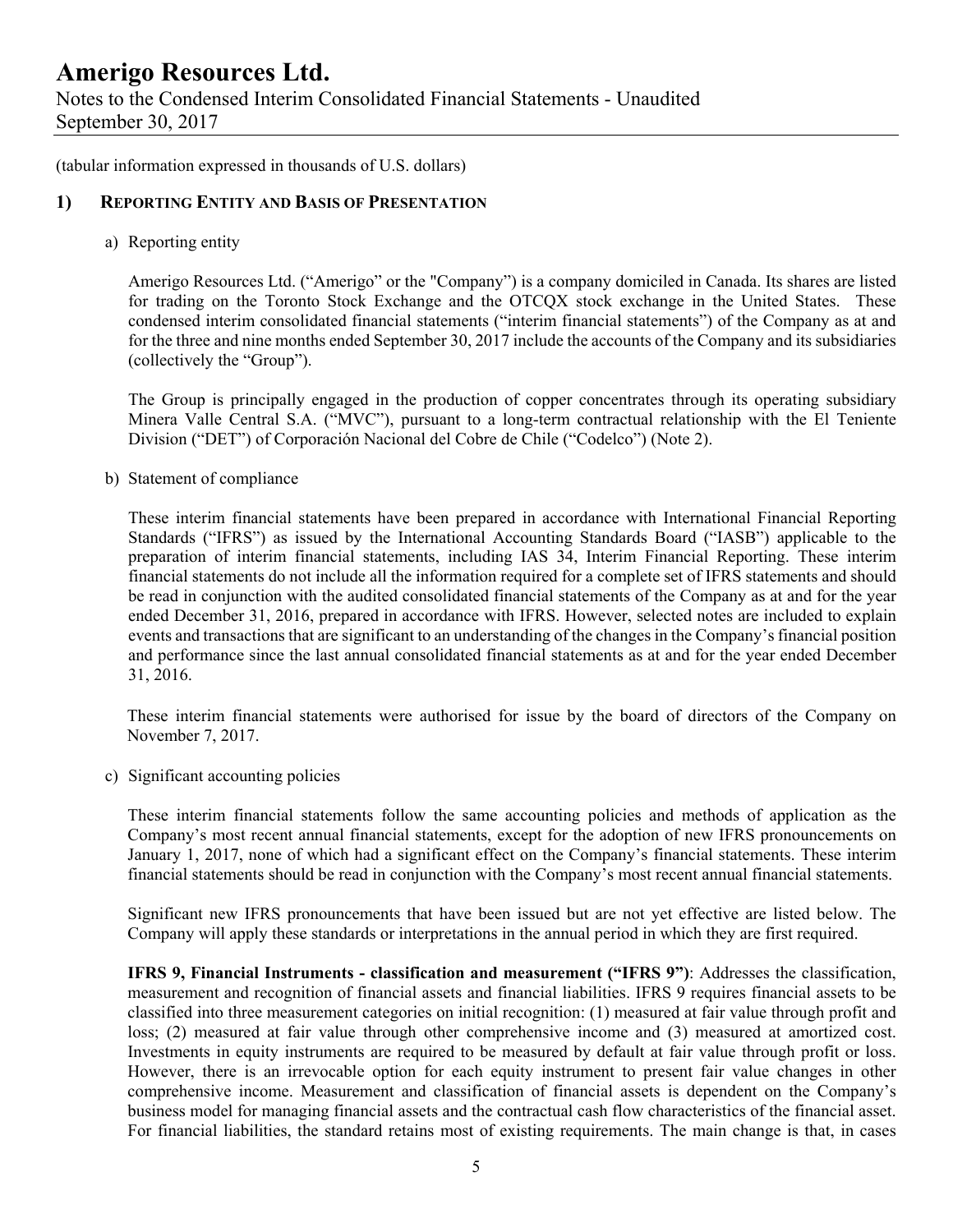(tabular information expressed in thousands of U.S. dollars)

where the fair value option is taken for financial liabilities, the part of a fair value change relating to an entity's own credit risk is recorded in other comprehensive income rather than profit or loss, unless this creates an accounting mismatch.

IFRS 9 introduces a new three-stage expected credit loss model for calculating impairment for financial assets. It is no longer required for a triggering event to occur for credit losses to be recognized. An entity is required to recognize expected credit losses when financial instruments are initially recognized and to update the amount of expected credit losses recognized at each reporting date to reflect changes in the credit risk of the financial instruments. Additional disclosure requirements about expected credit losses and credit risk are also required.

IFRS 9 provides a new hedge accounting model that aligns hedge accounting with risk management activities undertaken by the Company. Components of both financial and non-financial items will be eligible for hedge accounting, as long as the risk component can be identified and measured. The hedge accounting model includes eligibility criteria that must be met, but these criteria are based on an economic assessment of the strength of the hedging relationship. New disclosure requirements relating to hedge accounting will be required and are meant to simplify existing disclosures. The IASB currently has a separate project on macro hedging activities and until the project is completed, the IASB has provided a policy choice for entities to either apply the hedge accounting model in IFRS 9 or IAS 39 in full. Additionally, there is a hybrid option to use IAS 39 to account for macro hedges only and to use IFRS 9 for all other hedges.

IFRS 9 is effective for annual periods beginning on or after January 1, 2018. The Company has completed a preliminary review of the new standard and at this stage has not identified areas of potential difference. The Company reviewed its portfolio of investments to consider the application of the irrevocable classification choice related to fair value changes. No changes are expected to be required in the Company's process for managing and estimating provisions for credit loss on trade receivables. Accordingly, at this stage, the Company does not expect IFRS 9 to have a material effect on its financial statements.

**IFRS 15, Revenue from Contracts with Customers ("IFRS 15"):** Deals with revenue recognition and establishes a single five-step framework for the recognition of revenue when control of goods is transferred to, or services are performed, for the customer. The five steps include (1) identification of the contract/contracts with customers; (2) identification of the performance obligations under the contract; (3) determination of the transaction price; (4) allocation of the transaction price and (5) recognition of revenue when the performance obligation is satisfied. The standard also requires enhanced disclosures to help investors better understand the nature, amount, timing and uncertainty of revenue and cash flows from the Company's contracts with customers.

The standard is effective for annual periods beginning on or after January 1, 2018. The Company has two existing revenue contracts, and has completed a preliminary evaluation of these contracts under the IFRS 15 framework. No areas of change have been identified, at this stage, that would require changes in the Company's revenue recognition or measurement. IFRS 15 will require additional financial statement disclosures than currently required. The Company has the necessary systems and processes to facilitate these additional requirements.

**IFRS 16, Leases ("IFRS 16"):** The IASB issued IFRS 16 in January 2016, which provides that all leases will be on the balance sheet of lessees, except those that meet the limited exception criteria. Respectively, rent expense is to be removed and replaced by the recording of depreciation and finance expenses. The standard is effective for annual periods beginning on or after January 1, 2019. As at September 30, 2017, the Company has developed an understanding of the requirements under IFRS 16 but has not yet conducted a formal analysis of existing lease arrangements, of which the Company only has a limited number.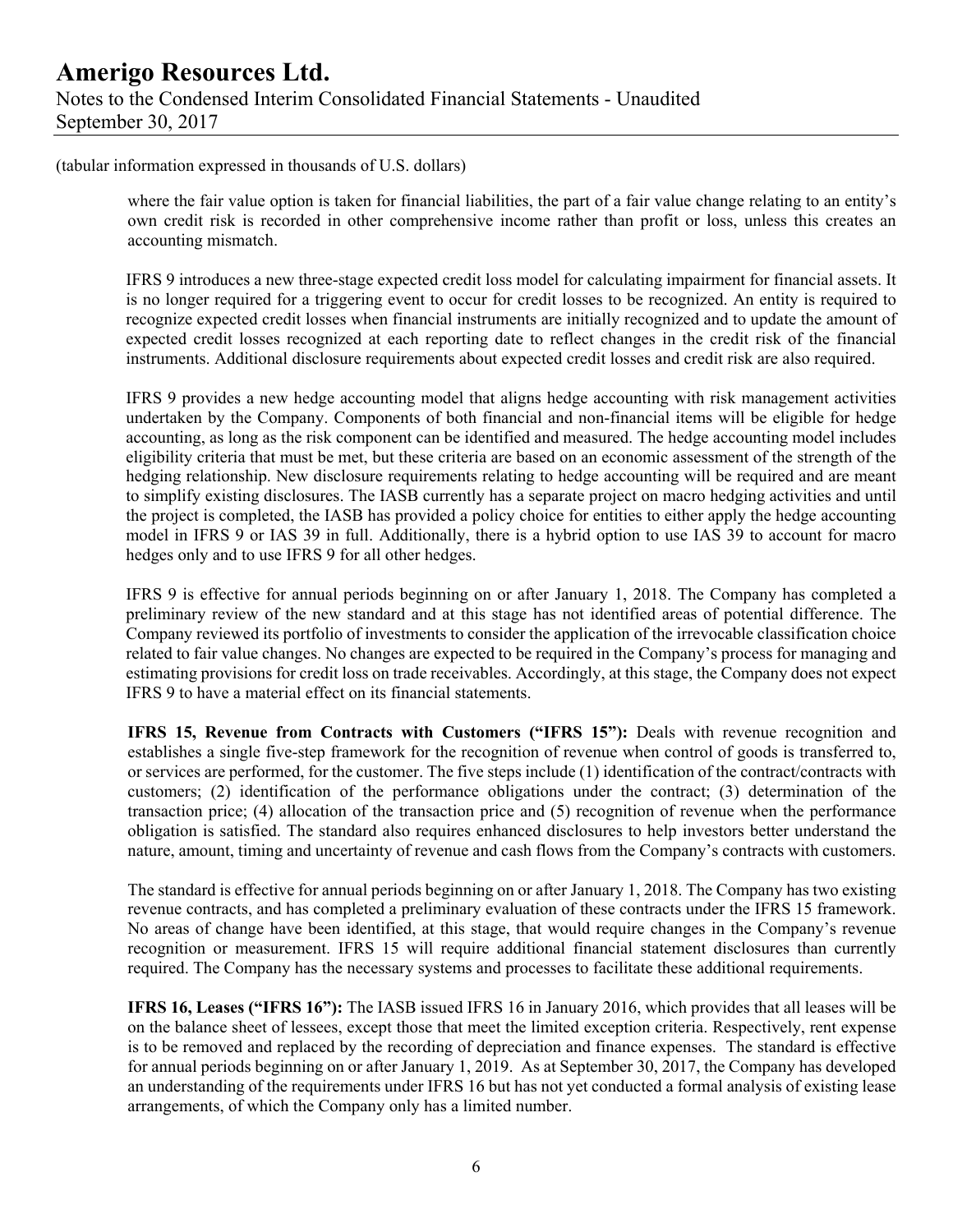Notes to the Condensed Interim Consolidated Financial Statements - Unaudited September 30, 2017

(tabular information expressed in thousands of U.S. dollars)

#### **2) AGREEMENTS WITH CODELCO'S EL TENIENTE DIVISION**

In 1991, MVC entered into a contract with DET to process the fresh tailings from El Teniente, the world's largest underground copper mine, for a term to 2021 (the "Fresh Tailings Contract"). In 2009, MVC and DET entered into an agreement to process the tailings from Colihues, one of El Teniente's historic tailings deposits (the "Colihues Contract"). In 2014, MVC and DET entered into a contract (the "Master Agreement") for the purchase by MVC of the rights to process tailings from an additional historic tailings deposit, Cauquenes, for a term to the earlier of its depletion or 2033, and extending the Fresh Tailings Contract from 2021 to 2037 and the Colihues Contract to the earlier of its depletion or 2037.

Until December 31, 2014, royalties were payable to DET in respect of copper concentrates produced by MVC. DET royalties were calculated using the average London Metal Exchange ("LME") copper price for the month of production of the concentrates, and were recorded as components of production costs.

In 2015, MVC and DET entered into a modification to the Master Agreement which changed the legal relationship between the parties for the period from January 1, 2015 to December 31, 2022. During this period, production of copper concentrates by MVC has and will be conducted under a tolling agreement with DET. Title to the copper concentrates produced by MVC is retained by DET and MVC earns tolling revenue, calculated as gross revenue for copper produced at applicable market prices, net of notional items (treatment and refining charges, DET copper royalties and transportation costs). The notional DET copper royalties precisely mimic the former royalty arrangements between MVC and DET.

Notional royalties for copper concentrates produced from fresh tailings are determined through a sliding scale formula tied to copper prices ranging from \$1.95/lb (13.5%) to \$4.80/lb (28.4%).

Notional royalties for copper concentrates produced from Colihues historic tailings are determined through a sliding scale for copper prices ranging from \$0.80/lb (3%) to \$4.27lb (30%). The parties are required to review costs and potentially adjust notional royalty structures for copper production from Colihues tailings if the copper price remains below \$1.95/lb or over \$4.27/lb for three consecutive months.

Notional royalties for copper concentrates produced from Cauquenes historic tailings are determined through a sliding scale for copper prices ranging from \$1.95/lb (16%) to \$5.50/lb (39%).

MVC pays a sliding scale global molybdenum royalty for molybdenum prices between \$6.00/lb (3%) and \$40.00/lb  $(19.7\%)$ .

The Master Agreement contains provisions requiring the parties to meet and review cost and notional royalty/royalty structures in the event monthly average prices fall below certain ranges and projections indicate the permanence of such prices over time. The review of all notional royalty/royalty structures is to be carried out in a manner that gives priority to the viability of the Master Agreement and maintains the equilibrium of the benefits between the parties.

The Master Agreement also contains three early exit options exercisable by DET within 2021 and every three years thereafter only in the event of changes unforeseen as of the date of the Master Agreement. The Company has currently judged the probabilities of DET exercising any of these early exit options as remote.

In 2015, DET provided to MVC a copper price support agreement of up to \$17.0 million (the "DET Price Support Facility") under which MVC drew down \$1.0 million from the DET Price Support Facility in each month in which the average final settlement copper price to MVC was less than \$2.80/lb, up to the \$17.0 million maximum. The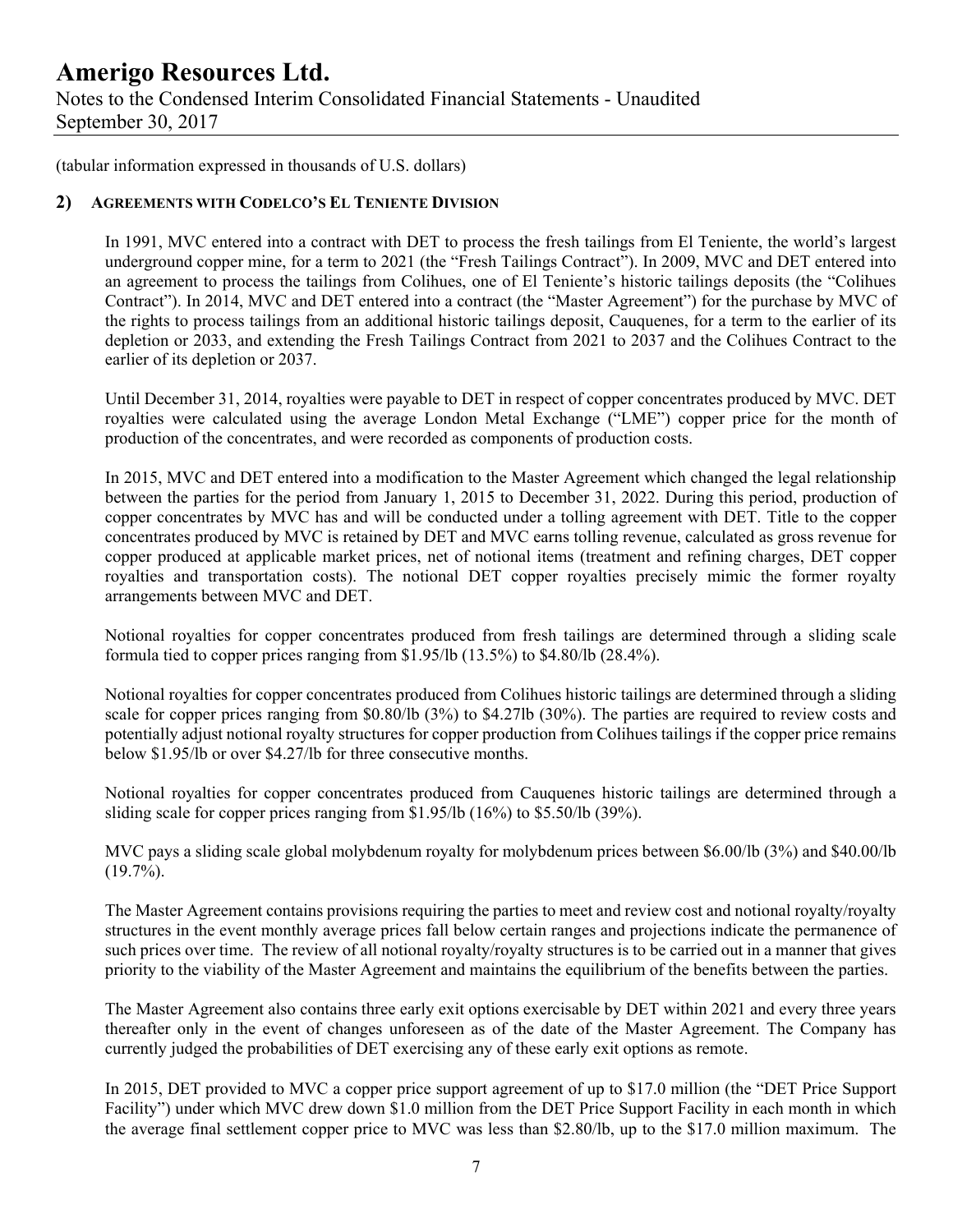## **Amerigo Resources Ltd.**  Notes to the Condensed Interim Consolidated Financial Statements - Unaudited September 30, 2017

(tabular information expressed in thousands of U.S. dollars)

DET Price Support Facility bears interest at a rate of 0.6% per month and is subordinate to MVC's bank financing. The DET Price Support Facility is scheduled to be repaid in the period from January 1, 2017 to December 31, 2019 at a rate of \$1.0 million per month, provided this repayment schedule does not preclude MVC from making the semiannual principal debt repayments described in Note 6(a). During the nine months ended September 30, 2017 ("YTD-2017") MVC repaid \$5.0 million towards the DET Price Support Facility, and MVC currently anticipates the DET Price Support Facility may be fully repaid before its contractual maturity of December 31, 2019. MVC may repay the DET Price Support Facility in advance and without penalty. The balance of the loan at September 30, 2017 was \$13.0 million (December 31, 2016: \$18.1 million), including \$1.0 million in accrued interest (December 31, 2016: \$1.1 million) (Note 6), shown as a current liability in the Company's statement of financial position.

In 2016, MVC and DET reached an agreement to defer DET notional copper royalties during a four-month period, for a total deferral of \$5.4 million. In June 2017, MVC and DET agreed on a repayment schedule comprising four equal monthly repayments of \$1.4 million plus interest at a rate of 0.6% per month effective from the dates in which royalties were deferred.

At September 30, 2017, the accrual for DET notional copper royalties and DET molybdenum royalties, including one outstanding deferral repayment and interest, was \$11.2 million (December 31, 2016: \$11.3 million).

### **3) CRITICAL ACCOUNTING ESTIMATES AND JUDGEMENTS**

Estimates and judgements are continually evaluated and are based on historical experience and other factors, including expectations of future events that are believed to be reasonable under the circumstances.

In preparing these interim financial statements, the Company makes judgements, estimates and assumptions concerning the future which may vary from actual results. The significant judgements made by management in applying the Company's accounting policies and the key sources of estimation uncertainty were the same as those applied to the audited consolidated financial statement for the year ended December 31, 2016, except as noted below.

a) Derivative to Related Parties

The Group has an obligation to make a stream of payments to certain related parties, based on a fixed payment for each pound of copper equivalent produced from El Teniente tailings by MVC (Note 7(a)). This constitutes a derivative financial instrument measured at fair value. As required under IFRS, the Company reassesses its estimate for the derivative on each reporting date.

b) Impairment of Property, Plant and Equipment ("PP&E")

In accordance with the Company's accounting policy, each asset or cash generating unit is evaluated at each reporting date to determine whether there are any indications of impairment. If any such indication exists, a formal estimate of the recoverable amount is performed, and an impairment loss is recognized to the extent that the carrying amount exceeds the recoverable amount. The recoverable amount of an asset or cash generating group of assets is measured at the higher of fair value less costs to sell and value in use.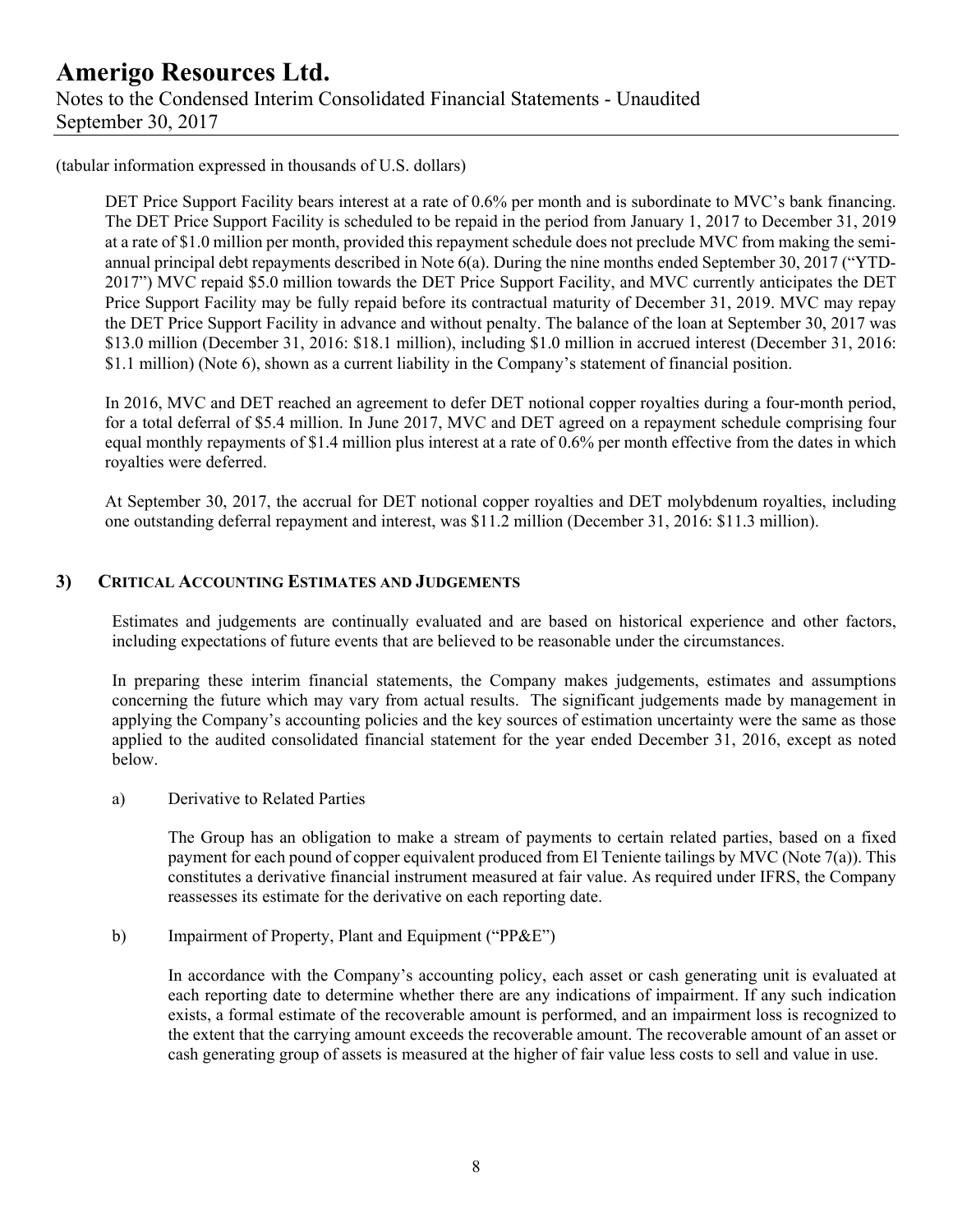## **Amerigo Resources Ltd.**  Notes to the Condensed Interim Consolidated Financial Statements - Unaudited September 30, 2017

#### (tabular information expressed in thousands of U.S. dollars)

The determination of fair value less cost to sell and value in use requires management to make estimates and assumptions about expected tolling, production and sales volumes, metals prices, mine plan estimates, operating costs, mine closure and restoration costs, future capital expenditures and appropriate discount rates for future cash flows. The estimates and assumptions are subject to risk and uncertainty, and as such there is the possibility that changes in circumstances may alter these projections and impact the recoverable amount of the assets. In such circumstances, some or all of the carrying value of the assets may be further impaired or the impairment charge reduced, with the impact recorded in profit or loss. As at September 30, 2017, management identified no impairment indicators and consequently, impairment testing was not required.

#### **4) INVENTORIES**

|                                |        | September 30, December 31, |
|--------------------------------|--------|----------------------------|
|                                | 2017   | 2016                       |
|                                |        | <sup>\$</sup>              |
| Plant supplies and consumables | 5,267  | 4,907                      |
| Work in progress               | 5,096  | 4,675                      |
| Concentrate inventories        | 59     | 66                         |
|                                | 10,422 | 9,648                      |

At September 30, 2017 and December 31, 2016, copper work in progress inventories and molybdenum concentrate inventories were valued at cost. During 2016, the Group recorded a charge of \$0.8 million in tolling and production costs as a result of net realizable value ("NRV") adjustments in the months in which NRV was lower than cost.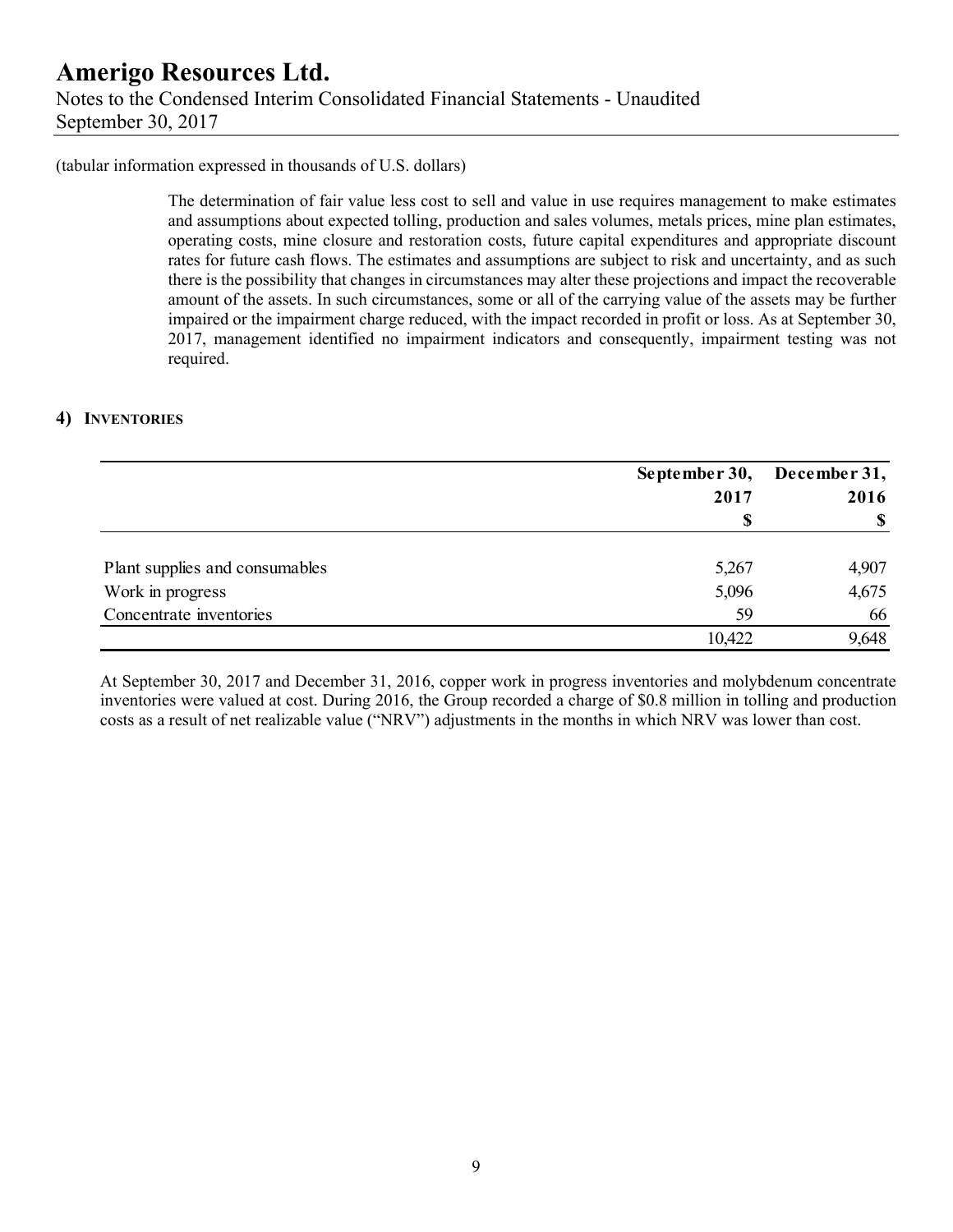Notes to the Condensed Interim Consolidated Financial Statements - Unaudited September 30, 2017

(tabular information expressed in thousands of U.S. dollars)

### **5) PROPERTY, PLANT AND EQUIPMENT**

|                                      |                  | <b>Machinery</b> and |              |
|--------------------------------------|------------------|----------------------|--------------|
|                                      | <b>Plant</b> and | <b>Equipment and</b> |              |
|                                      | infrastructure   | other assets         | <b>Total</b> |
|                                      | S                | S                    | \$           |
|                                      |                  |                      |              |
| Year ended December 31, 2016         |                  |                      |              |
| Opening net book amount              | 159,436          | 22,058               | 181,494      |
| <b>Exchange differences</b>          |                  | 6                    | 6            |
| Additions                            | 22               | 5,712                | 5,734        |
| Disposals                            |                  | (63)                 | (63)         |
| Depreciation charge                  | (7, 110)         | (5,839)              | (12, 949)    |
| <b>Closing net book amount</b>       | 152,348          | 21,874               | 174,222      |
|                                      |                  |                      |              |
| At December 31, 2016                 |                  |                      |              |
| Cost                                 | 246,506          | 57,418               | 303,924      |
| Accumulated depreciation             | (94, 158)        | (35, 544)            | (129,702)    |
| Net book amount                      | 152,348          | 21,874               | 174,222      |
| Nine months ended September 30, 2017 |                  |                      |              |
| Opening net book amount              | 152,348          | 21,874               | 174,222      |
| <b>Exchange differences</b>          |                  | 14                   | 14           |
| Additions                            | 8,392            | 127                  | 8,519        |
| Disposals                            |                  | (134)                | (134)        |
| Depreciation charge                  | (6,206)          | (4,340)              | (10, 546)    |
| <b>Closing net book amount</b>       | 154,534          | 17,541               | 172,075      |
| At September 30, 2017                |                  |                      |              |
| Cost                                 | 255,503          | 56,516               | 312,019      |
| Accumulated depreciation             | (100, 969)       | (38, 975)            | (139, 944)   |
| Net book amount                      | 154,534          | 17,541               | 172,075      |
|                                      |                  |                      |              |

At September 30, 2017, PP&E of \$5.7 million was categorized as construction in progress and not subject to depreciation (December 31, 2016: \$nil).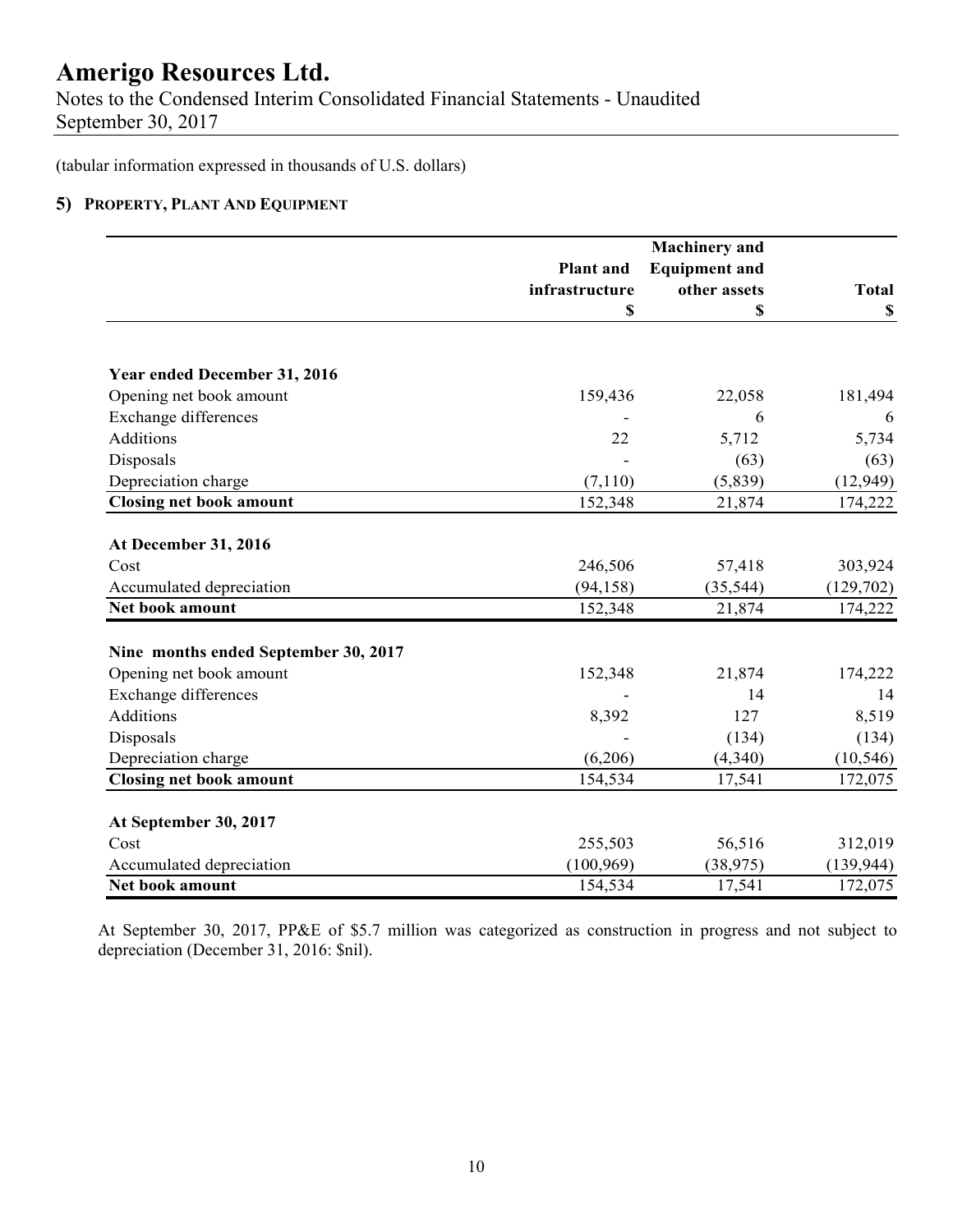Notes to the Condensed Interim Consolidated Financial Statements - Unaudited September 30, 2017

(tabular information expressed in thousands of U.S. dollars)

### **6) BORROWINGS**

|                                                       | September 30, | December 31, |
|-------------------------------------------------------|---------------|--------------|
|                                                       | 2017          | 2016         |
|                                                       | S             | -S           |
|                                                       |               |              |
| Cauquenes Phase One Loan (Note $6(a)$ )               | 47,362        | 51,739       |
| Cauquenes Phase Two Loan (Note 6 (a))                 | 5,792         |              |
|                                                       | 53,154        | 51,739       |
| DET Price Support Facility (Note 6 (b))               | 13,016        | 18,108       |
|                                                       | 66,170        | 69,847       |
| Comprised of:                                         |               |              |
| Short-term debt and current portion of long-term debt | 24,379        | 10,733       |
| Long-term debt                                        | 41,791        | 59,114       |
|                                                       | 66,170        | 69,847       |

a) On March 25, 2015, MVC closed a bank syndicate financing with Banco Bilbao Vizcaya Argentaria ("BBVA") and Export Development Canada ("EDC") for a loan facility (the "Cauquenes Phase One Loan") of \$64.4 million for the phase one of the expansion of MVC's operations for the processing of tailings from the Cauquenes deposit. Terms of the loan include interest fixed through an interest rate swap ("IRS") at a rate of 5.56% per annum for 75% of the facility. The remaining 25% of the facility is subject to a variable rate based on the US Libor 6-month rate, which at September 30, 2017 was 4.95% per annum. Interest is paid semi-annually on June and December 30. MVC incurred due diligence, bank fees and legal costs of \$2.4 million, recognized as transaction costs that are being amortized over the term of the loan using the effective interest rate method. The Cauquenes Phase One Loan has a maximum repayment term of 6 years consisting of 12 equal semi-annual principal payments of \$5.4 million, commencing on June 30, 2016. The repayment term may be shortened without penalty in accordance with the provisions of the loan. The balance of the Cauquenes Phase One Loan (net of transaction costs) at September 30, 2017 was \$47.4 million (December 31, 2016: \$51.7 million). Concurrently with the Cauquenes Phase One Loan, MVC entered into an IRS with BBVA to fix 75% of the interest payable on that facility. On September 30, 2017, the fair value of the IRS was determined to be \$0.1 million. The IRS has a term to December 27, 2018.

On August 3, 2017, MVC closed a second financing tranche with BBVA and EDC for a facility (the "Cauquenes Phase Two Loan") of up to \$35.3 million for the second phase of the Cauquenes expansion ("Phase Two"). Terms of the loan include interest fixed through an IRS at a rate of 6.02% per annum for 75% of the facility. The remaining 25% of the facility is subject to a variable rate based on the US Libor 6-month rate, which at September 30, 2017 was 4.95% per annum. Interest will be paid semi-annually on June and December 30. MVC incurred due diligence, bank fees and legal costs of \$1.3 million, recognized as transaction costs that are being amortized over the term of the loan using the effective interest rate method. The Cauquenes Phase Two Loan has a maximum repayment term of 3 years consisting of 6 equal semi-annual principal payments to commence on June 30, 2019. The repayment term may be shortened without penalty in accordance with the provisions of the loan. The balance of the Cauquenes Phase Two Loan (net of transaction costs) at September 30, 2017 was \$5.8 million (December 31, 2016: \$nil). Concurrently with the Cauquenes Phase Two Loan, MVC entered into an IRS with BBVA to fix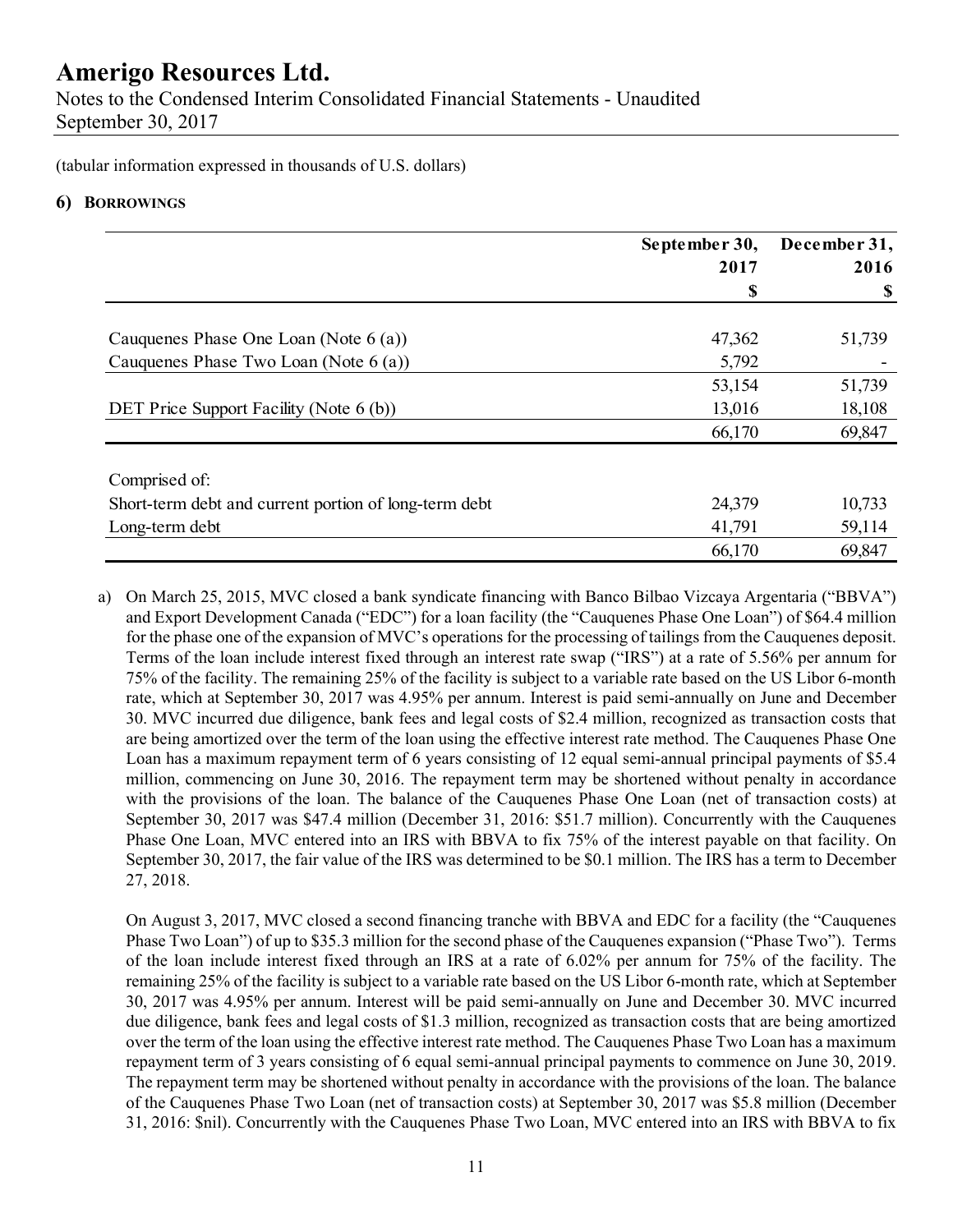(tabular information expressed in thousands of U.S. dollars)

75% of the interest payable on that facility. On September 30, 2017, the fair value of the IRS was determined to be \$0.4 million. The IRS has a term to January 3, 2022.

MVC has provided security for the Cauquenes Phase One and Phase Two loans in the form of a charge on all of MVC's assets.

Original terms and provisions of the loan required MVC to be in compliance with bank covenants (current ratio, tangible net worth and debt service coverage ratio) measured semi-annually on June 30 and December 31. At June 30, 2017, MVC met the debt service coverage ratio (requirement of 1.2) and received waivers from BBVA and EDC in respect of the current ratio (requirement of 1.15) and tangible net worth ratio (requirement of \$125.0 million). Certain covenants were amended on closing of the second financing tranche, including modifications to the tangible net worth requirements starting on December 31, 2017 and non-measurement of the current ratio on December 31, 2017; June 30, 2018; December 31, 2018 and June 30, 2019.

MVC has a debt service reserve account ("DSRA") which must be used to:  $\hat{i}$  pay the principal and interest of the loans and the amounts owing under the interest rate swaps if MVC has insufficient funds to make these payments and /ii/ fund MVC's operating expenses. If it becomes necessary to fund MVC's operations with funds from the DSRA, MVC must replenish the DSRA at each month end with funds necessary to maintain a balance equal to one hundred percent of the sum of the principal and interest pursuant to the loans and interest rate swaps that are payable in the following six months. At September 30, 2017, MVC held DSRA funds in the required amount of \$6.7 million.

- b) MVC has a Price Support Facility with DET as described in Note 2.
- c) The Company has a \$13.0 million standby line of credit (the "Line of Credit") from three Amerigo shareholders which is currently available through to the end of 2018 and thereafter until the date of commencement of commercial production of Phase Two of the Cauquenes expansion, provided such date occurs no later than March 31, 2019. Amounts drawn from the Line of Credit, if any, will be repaid in the amounts and at such times as permitted under the terms and conditions of the Cauquenes Phase One and Phase Two loans. All obligations arising from the Line of Credit are to be paid in full on or before the date that is the earlier of December 31, 2019 and the one-year anniversary of the date in which MVC has paid in full all amounts due and owing under the Cauquenes Phase One and Phase Two loans. No security was provided in connection with this facility. At September 30, 2017, no funds had been drawn from the Line of Credit. In 2017, the Company incurred an annual commitment fee of \$0.2 million in respect of the Line of Credit, settled with the issuance of 403,577 shares of Amerigo (2016: \$0.1 million, settled with cash).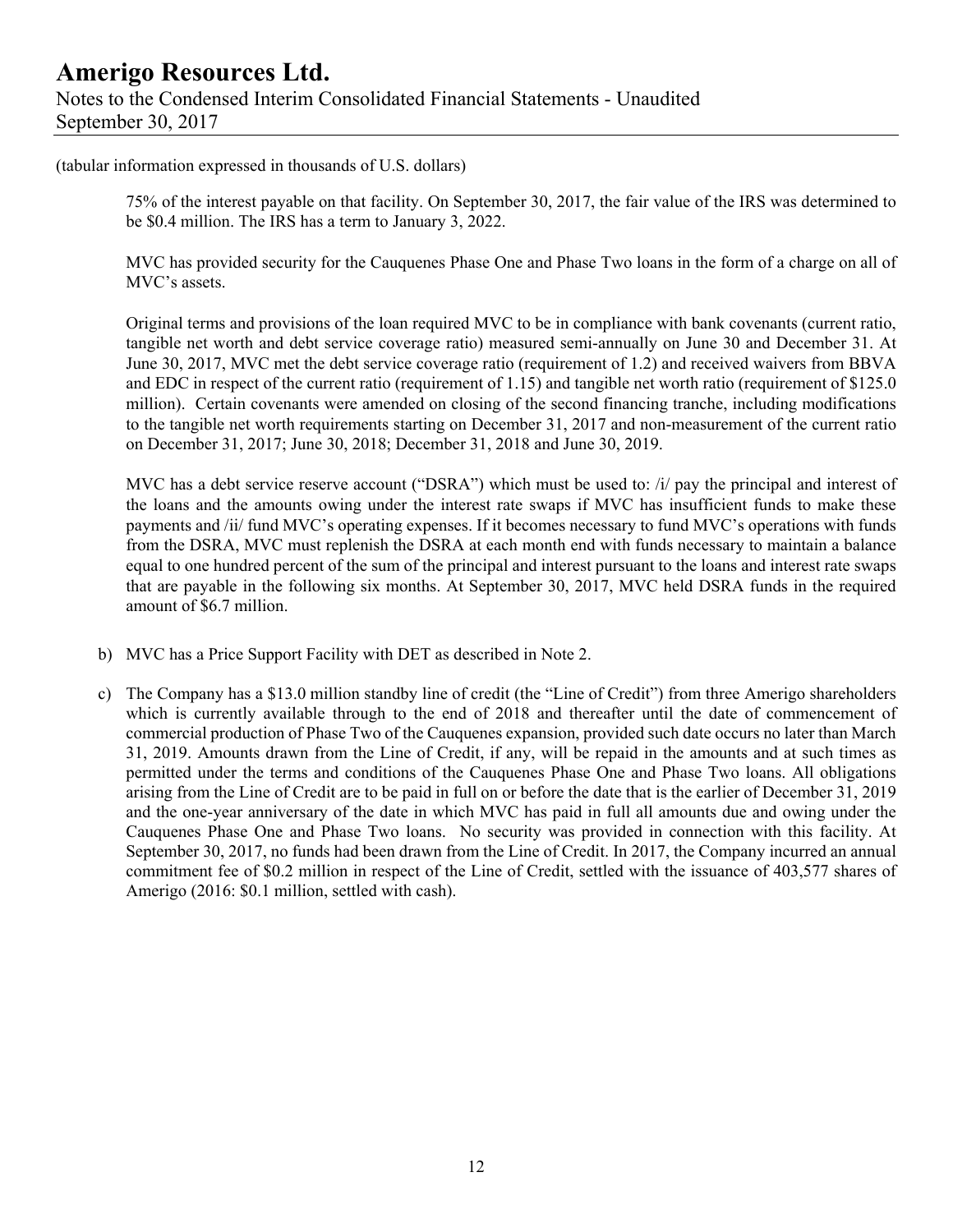Notes to the Condensed Interim Consolidated Financial Statements - Unaudited September 30, 2017

(tabular information expressed in thousands of U.S. dollars)

#### **7) RELATED PARTY TRANSACTIONS**

a) Derivative

Amerigo holds its interest in MVC through Amerigo International Holdings Corp. ("Amerigo International"), wholly-owned by the Company except for certain outstanding Class A shares which are owned indirectly by the Company's original founders (including the Company's current Executive Chairman). The Class A shares were issued as part of a tax-efficient structure for a stream of payments granted as consideration to the founders transferring to the Company their option to purchase MVC in 2003.

The Class A shareholders are not entitled to any participation in the profits of Amerigo International, except for monthly payments, calculated as follows:

- \$0.01 for each pound of copper equivalent produced from El Teniente tailings by MVC or any successor entity to MVC if the price of copper is under \$0.80/lb, or
- \$0.015 for each pound of copper equivalent produced from El Teniente tailings by MVC or any successor entity to MVC if the price of copper is \$0.80/lb or more.

Under IFRS, the stream of payments constitutes a derivative financial instrument which needs to be measured at fair value at each reporting date. Changes in fair value are recorded in profit for the period.

The derivative includes the actual monthly payments as described above and the changes in the fair value of the derivative. YTD-2017, \$0.8 million were paid or accrued to the Class A shareholders (nine months ended September 30, 2016 ("YTD-2016"): \$0.8 million) and the fair value of the derivative increased \$3.0 million (YTD-2016: decrease in fair value of \$0.6 million), for a total derivative expense of \$3.8 million (YTD-2016 \$0.2 million). The increase in the fair value of the derivative YTD-2017 was caused by the estimated increase in future production at MVC resulting from the Cauquenes Phase Two expansion now underway.

At September 30, 2017, the derivative totalled \$11.4 million (December 31, 2016: \$9.0 million), with a current portion of \$1.0 million (December 31, 2016: \$1.6 million) and a long-term portion of \$10.4 million (December 31, 2016: \$7.4 million). Actual monthly payments outstanding at September 30, 2017 were \$0.1 million (December 31, 2016: \$0.7 million).

b) Purchases of Goods and Services

The Company's related parties consist of companies owned by executive officers and directors, as follows:

Nature of Transactions

 Zeitler Holdings Corp. Management Delphis Financial Strategies Inc. Management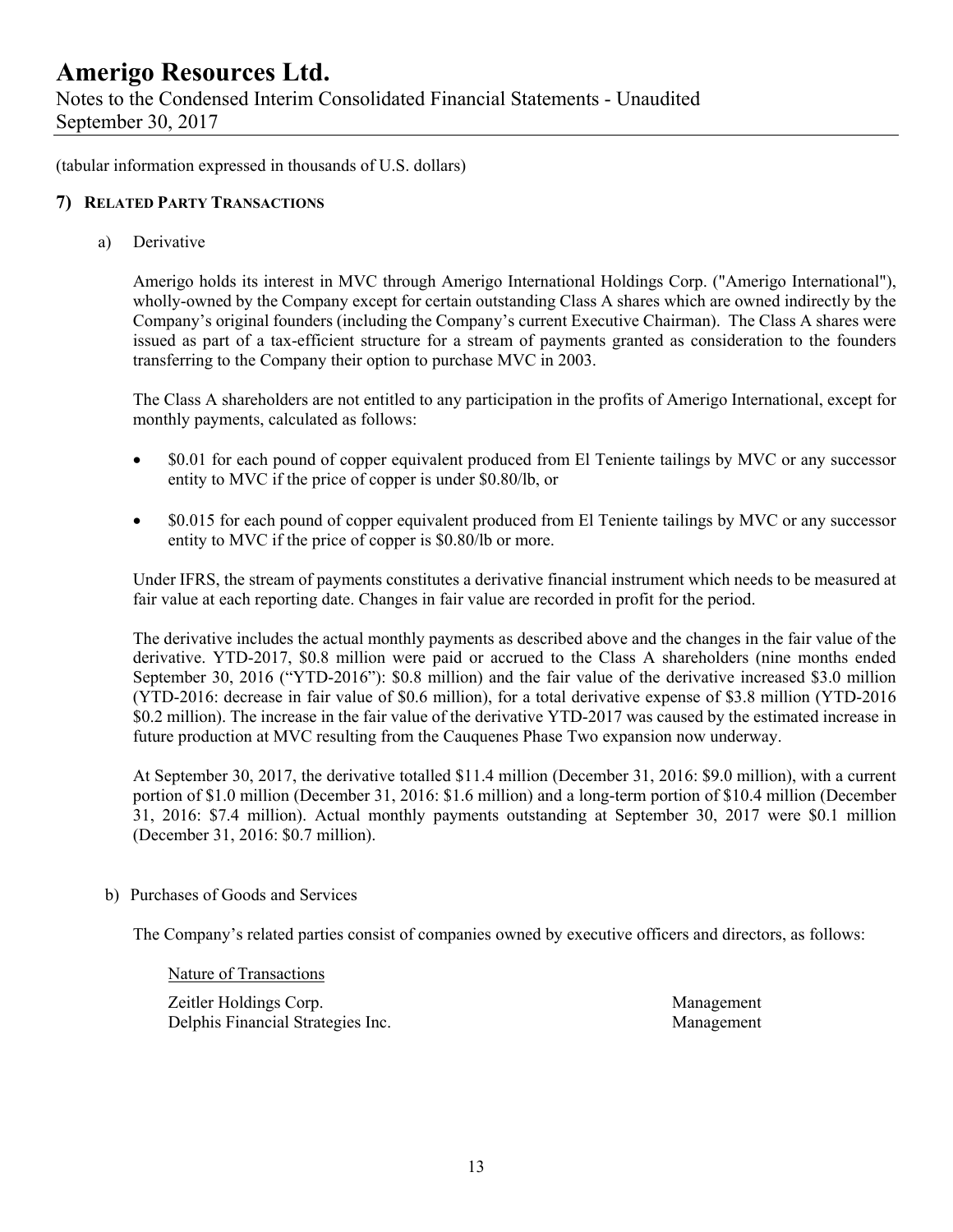#### (tabular information expressed in thousands of U.S. dollars)

The Group incurred the following fees in connection with companies owned by executive officers and directors and in respect of salaries paid to officers. Transactions have been measured at the exchange amount which is determined on a cost recovery basis.

|                              | <b>YTD-2017</b> | <b>YTD-2016</b> |
|------------------------------|-----------------|-----------------|
|                              |                 | Л.<br>۱D        |
| Salaries and management fees | 74.<br>42       | 682             |

#### c) Management Compensation

The remuneration of directors and other members of management was as follows:

|                                | <b>YTD-2017</b> | <b>YTD-2016</b> |  |
|--------------------------------|-----------------|-----------------|--|
|                                | S               |                 |  |
| Management and directors' fees | 925             | 842             |  |
| Share-based payments           | 580             | 146             |  |
|                                | 1,505           | 988             |  |

Share-based payments are the fair value of options vested to management personnel.

d) The Group has in place a \$13.0 million standby line of credit from three Amerigo shareholders (Note 6 (c)).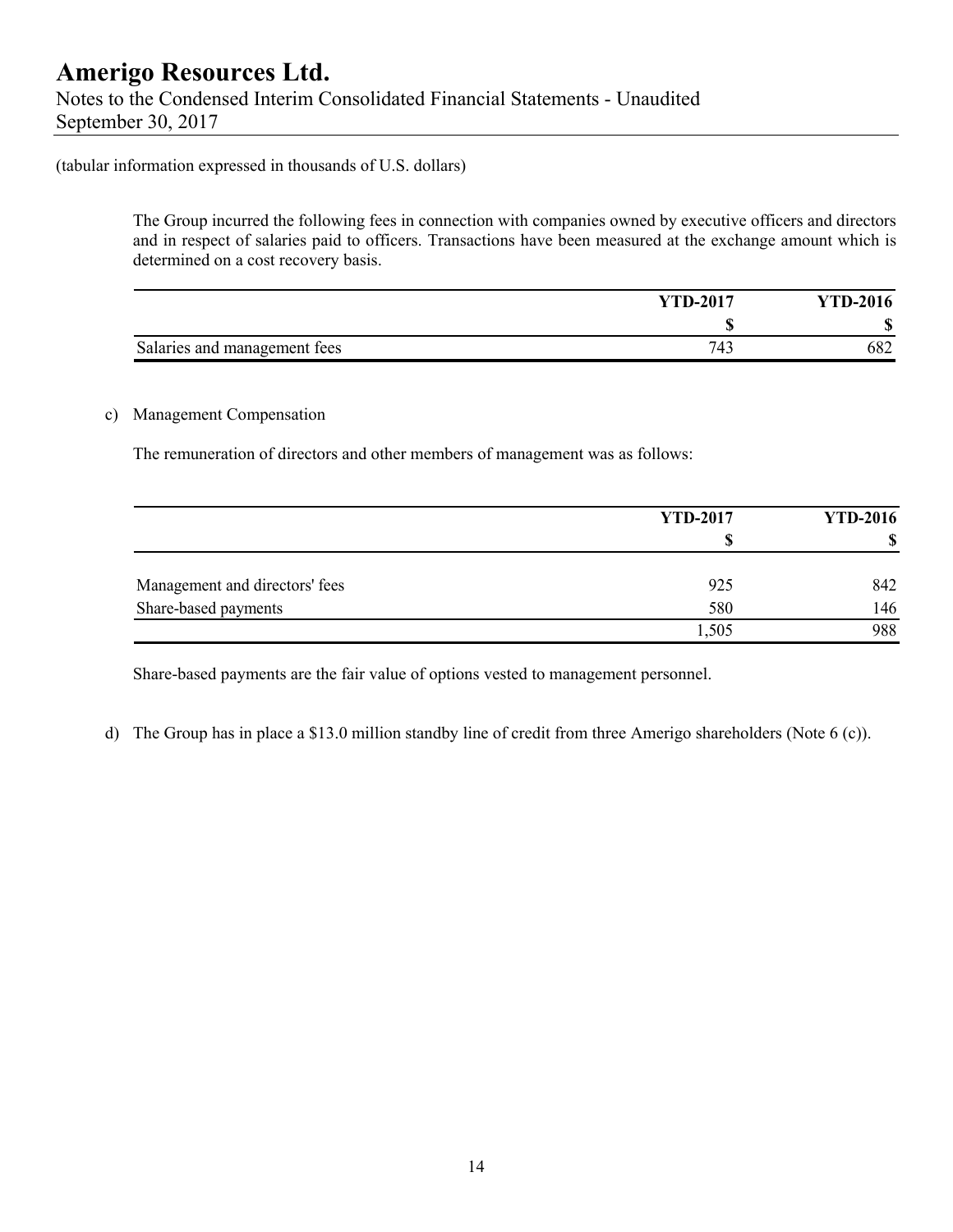(tabular information expressed in thousands of U.S. dollars)

### **8) EQUITY**

a) Share Capital

Authorised share capital consists of an unlimited number of common shares without par value.

#### b) Share Options

A total of 2,950,000 options were granted YTD-2017 (2016: 3,350,000 options), with a weighted average fair value estimated at Cdn\$0.28 (2016: Cdn\$0.06) per option at the grant date based on the Black-Scholes option-pricing model using the following assumptions:

|                                 | 2017   | 2016     |
|---------------------------------|--------|----------|
|                                 | \$     | S        |
| Weighted average share price    | 0.53   | 0.14     |
| Weighted average exercise price | 0.53   | 0.14     |
| Dividend yield                  | 0%     | $0\%$    |
| Risk free interest rate         | 1.01%  | $0.60\%$ |
| Pre-vest forfeiture rate        | $0\%$  | $0\%$    |
| Expected life (years)           | 4.27   | 4.27     |
| Expected volatility             | 66.82% | 54.96%   |

Outstanding share options:

|                        |                         | September 30, 2017                |                         | December 31, 2016                 |
|------------------------|-------------------------|-----------------------------------|-------------------------|-----------------------------------|
|                        |                         | Weighted<br>average               |                         | Weighted<br>average               |
|                        | <b>Share</b><br>options | exercise<br>price<br><b>Cdn\$</b> | <b>Share</b><br>options | exercise<br>price<br><b>Cdn\$</b> |
| At start of the period | 12,600,000              | 0.44                              | 12,450,000              | 0.73                              |
| Expired                | (3,200,000)             | 0.77                              | (3,200,000)             | 1.28                              |
| Exercised              | (1,150,000)             | 0.42                              |                         |                                   |
| Granted                | 2,950,000               | 0.53                              | 3,350,000               | 0.14                              |
| At end of the period   | 11,200,000              | 0.37                              | 12,600,000              | 0.44                              |
| Vested and exercisable | 10,462,500              | 0.36                              | 12,600,000              | 0.44                              |

The weighted average trading price of the Company's stock on the dates in which options were exercised in YTD-2017 was Cdn\$0.69 per share.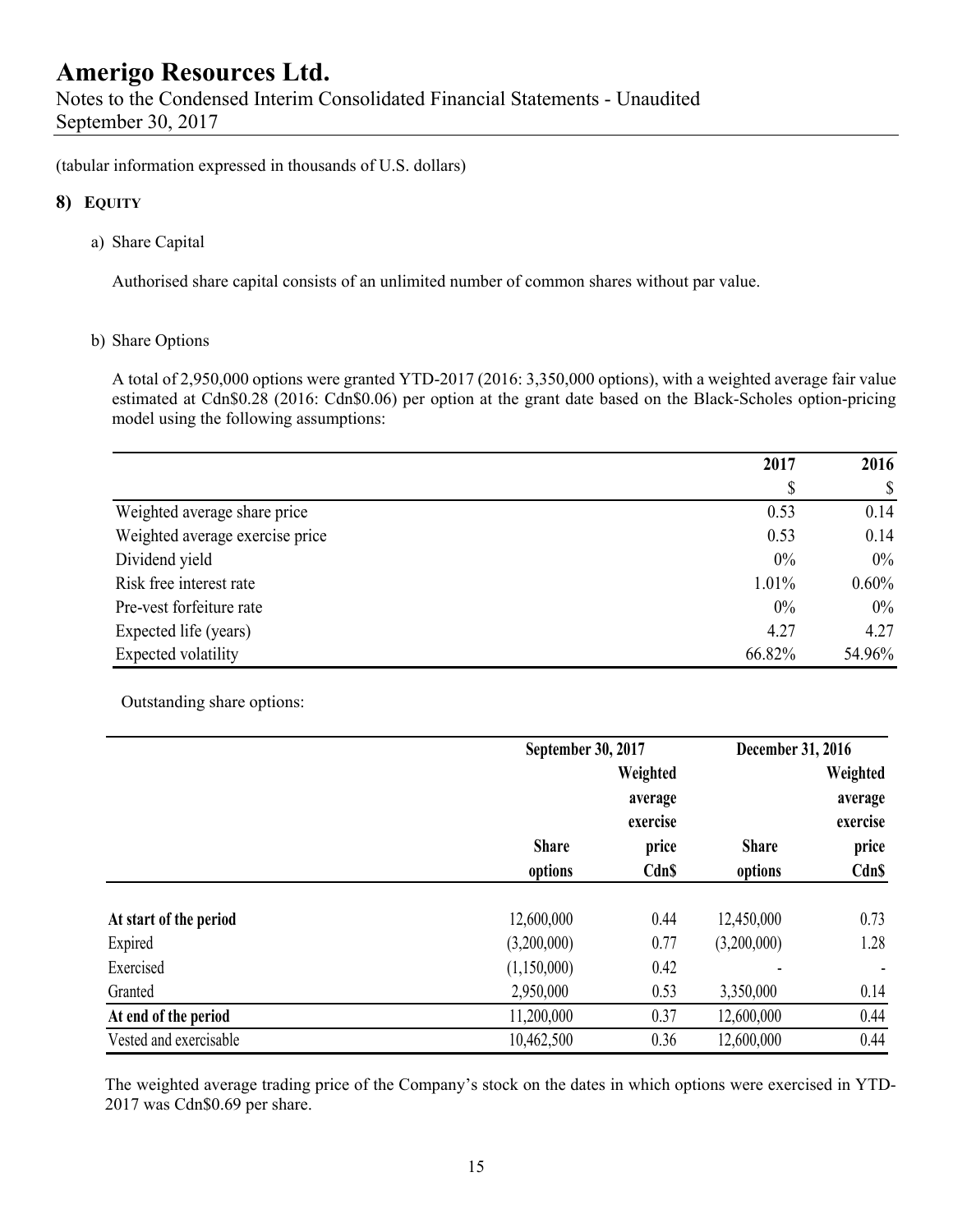## **Amerigo Resources Ltd.**  Notes to the Condensed Interim Consolidated Financial Statements - Unaudited September 30, 2017

#### (tabular information expressed in thousands of U.S. dollars)

Information relating to share options outstanding at September 30, 2017 is as follows:

| Weighted<br>Average<br>remaining<br>life<br><sub>of</sub><br>outstanding<br>options<br>(years) | Weighted<br>average<br>exercise price<br>on vested<br>options<br><b>Cdn\$</b> | Weighted<br>average<br>exercise price<br>on<br>outstanding<br>options<br>Cdn\$ | Price range<br>Cdn\$ | <b>Vested share</b><br>options | Outstanding<br>share options |  |
|------------------------------------------------------------------------------------------------|-------------------------------------------------------------------------------|--------------------------------------------------------------------------------|----------------------|--------------------------------|------------------------------|--|
| 3.42                                                                                           | 0.14                                                                          | 0.14                                                                           | $0.14 - 0.26$        | 3,100,000                      | 3,100,000                    |  |
| 2.51                                                                                           | 0.37                                                                          | 0.37                                                                           | $0.27 - 0.40$        | 1,750,000                      | 1,750,000                    |  |
| 1.61                                                                                           | 0.44                                                                          | 0.44                                                                           | $0.41 - 0.48$        | 3,400,000                      | 3,400,000                    |  |
| 4.40                                                                                           | 0.53                                                                          | 0.53                                                                           | $0.49 - 0.53$        | 2,212,500                      | 2,950,000                    |  |
| 2.89                                                                                           | 0.36                                                                          | 0.37                                                                           |                      | 10,462,500                     | 11,200,000                   |  |

The number of potentially dilutive securities included in the diluted earnings per share calculation YTD-2017 was 5,426,316 shares (YTD-2016: nil).

Further information about share options is as follows:

| <b>YTD-2017</b>                  |     | VTD<br>$J - 2016$ |
|----------------------------------|-----|-------------------|
|                                  |     | ጦ<br>۱D           |
| Total<br>compensation recognized | 580 | 146               |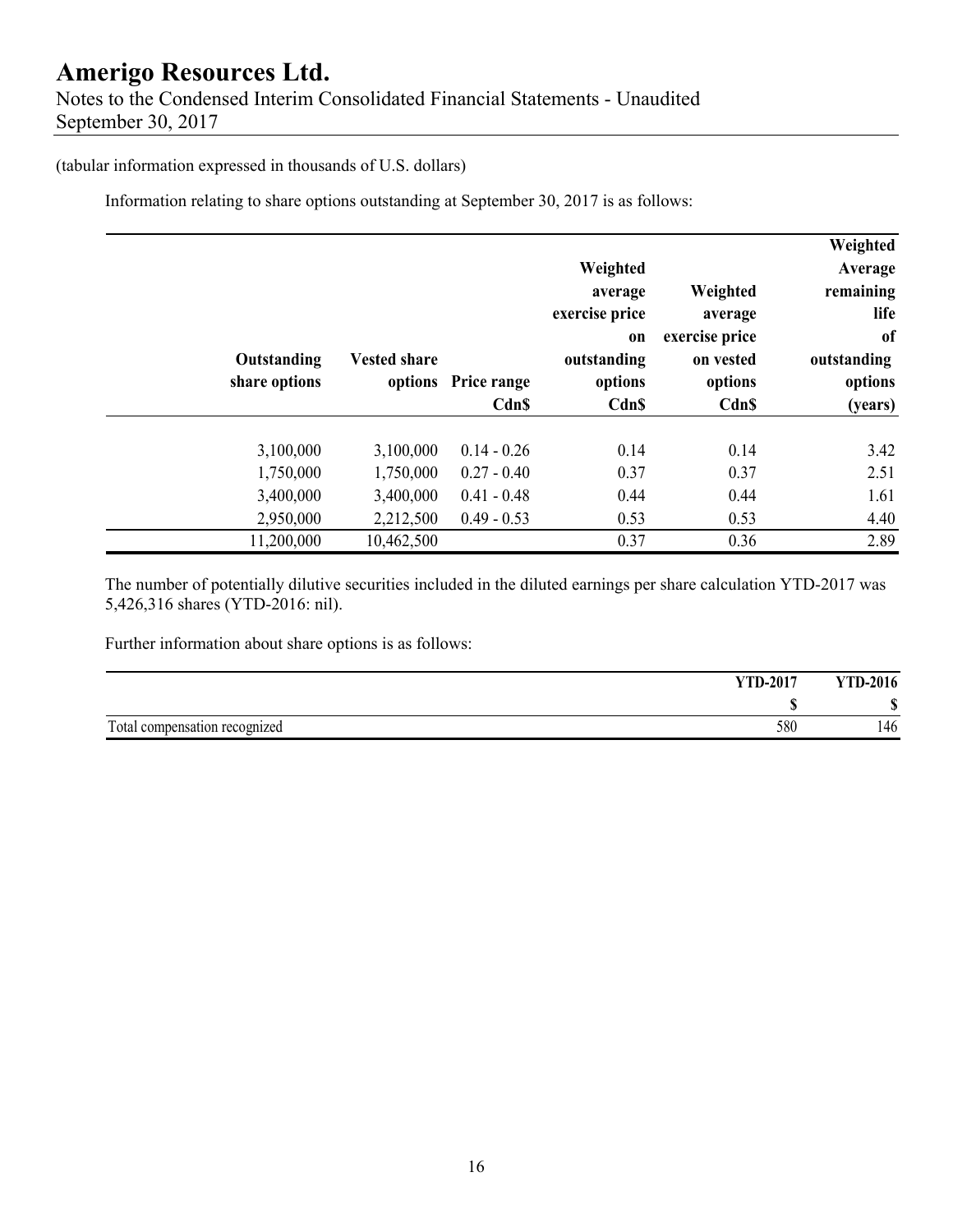(tabular information expressed in thousands of U.S. dollars)

#### **9) SEGMENT INFORMATION**

Operating segments are based on the reports reviewed by the board of directors that are used to make strategic decisions. The Group has one operating segment, the production of copper concentrates under a tolling agreement with DET (Note 2).

The geographic distribution of non-current assets is as follows:

|        | Property, plant and equipment |                      |                       | <b>Other</b>         |
|--------|-------------------------------|----------------------|-----------------------|----------------------|
|        | September 30,<br>2017         | December 31,<br>2016 | September 30,<br>2017 | December 31,<br>2016 |
|        | S                             |                      |                       | <sup>\$</sup>        |
| Chile  | 171,891                       | 174,035              | 5,499                 | 5,673                |
| Canada | 184                           | 187                  | -                     |                      |
|        | 172,075                       | 174,222              | 5,499                 | 5,673                |

All of the Group's revenue originates in Chile. In YTD-2017, the Group's revenue from one customer represented 96% of reported revenue (YTD-2016: 100%).

### **10) EXPENSES BY NATURE**

a) General and administration expenses consist of the following:

|                                            | Q3-2017 | Q3-2016 | <b>YTD-2017</b> | <b>YTD-2016</b> |
|--------------------------------------------|---------|---------|-----------------|-----------------|
|                                            | S       |         |                 |                 |
| Office and general expenses                | (232)   | (278)   | (645)           | (672)           |
| Salaries, management and professional fees | (466)   | (346)   | (1,272)         | (1,258)         |
| Share-based payment compensation           | (117)   | (28)    | (580)           | (146)           |
|                                            | (815)   | (652)   | (2,497)         | (2,076)         |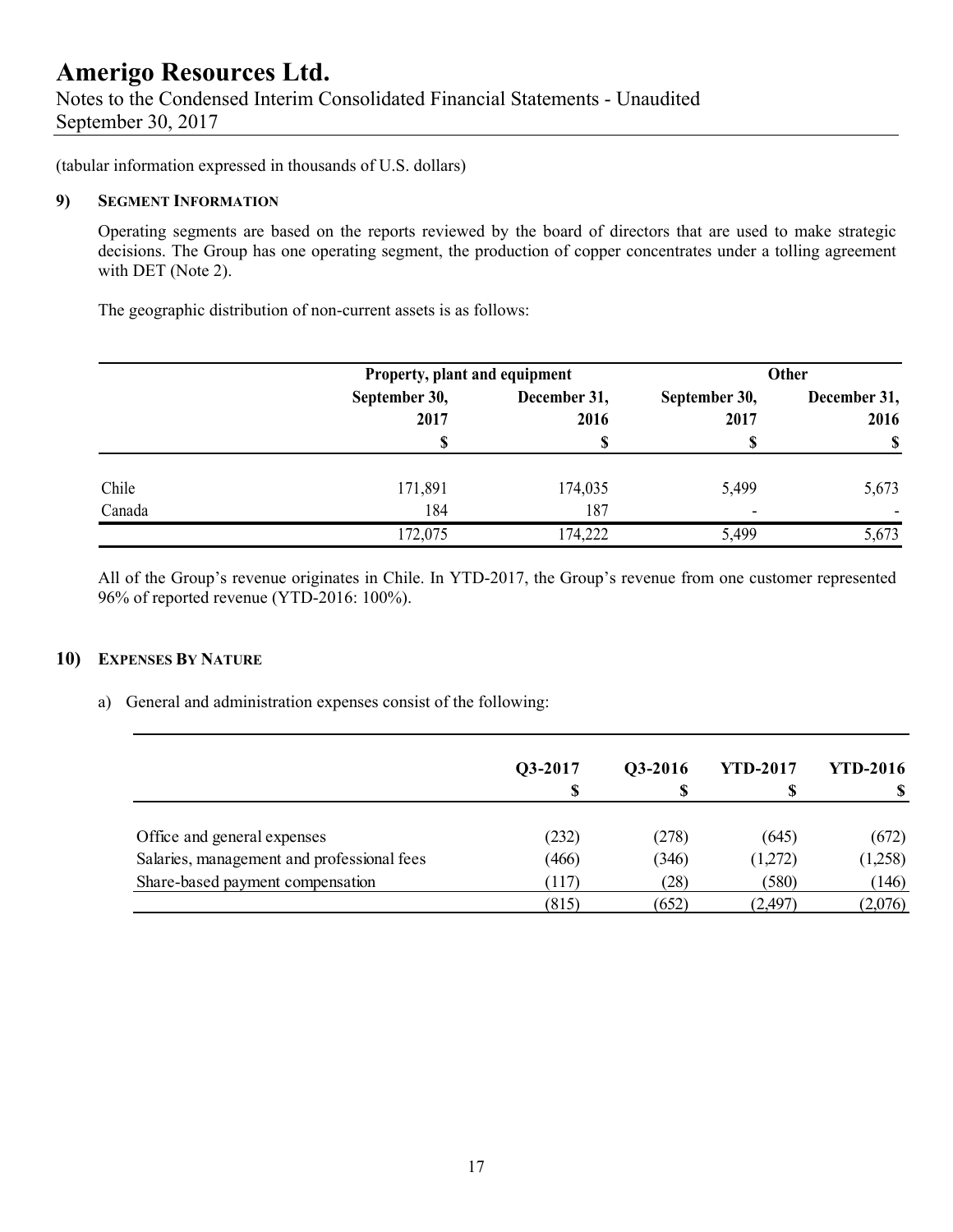Notes to the Condensed Interim Consolidated Financial Statements - Unaudited September 30, 2017

(tabular information expressed in thousands of U.S. dollars)

b) Other gains (expenses) consist of the following:

|                                 | Q3-2017 | Q3-2016 | <b>YTD-2017</b> | <b>YTD-2016</b> |
|---------------------------------|---------|---------|-----------------|-----------------|
| Foreign exchange gain (expense) | 384     | (113)   | 374             | 837             |
| Other gains                     | 106     | 96      | 129             | 222             |
|                                 | 490     |         | 503             | .,059           |

### c) Royalty derivative to related parties (expense) recovery consists of the following:

|                                              | Q3-2017 | Q3-2016 | <b>YTD-2017</b> | <b>YTD-2016</b> |
|----------------------------------------------|---------|---------|-----------------|-----------------|
| Royalties to related parties                 | (253)   | (289)   | (739)           | (766)           |
| Fair value adjustments to royalty derivative | 39      | 543     | (3,040)         | 542             |
|                                              | (214)   | 254     | (3,779)         | (224)           |

### d) Finance expense consists of the following:

|                                          | Q3-2017 | Q3-2016<br>S | <b>YTD-2017</b> | <b>YTD-2016</b> |
|------------------------------------------|---------|--------------|-----------------|-----------------|
| Finance, commitment and interest charges | (1,015) | (1,108)      | (4,124)         | (4,007)         |
| Interest rate swap                       | 161     | 135          | 255             | 157             |
|                                          | (854)   | (973)        | (3,869)         | (3,850)         |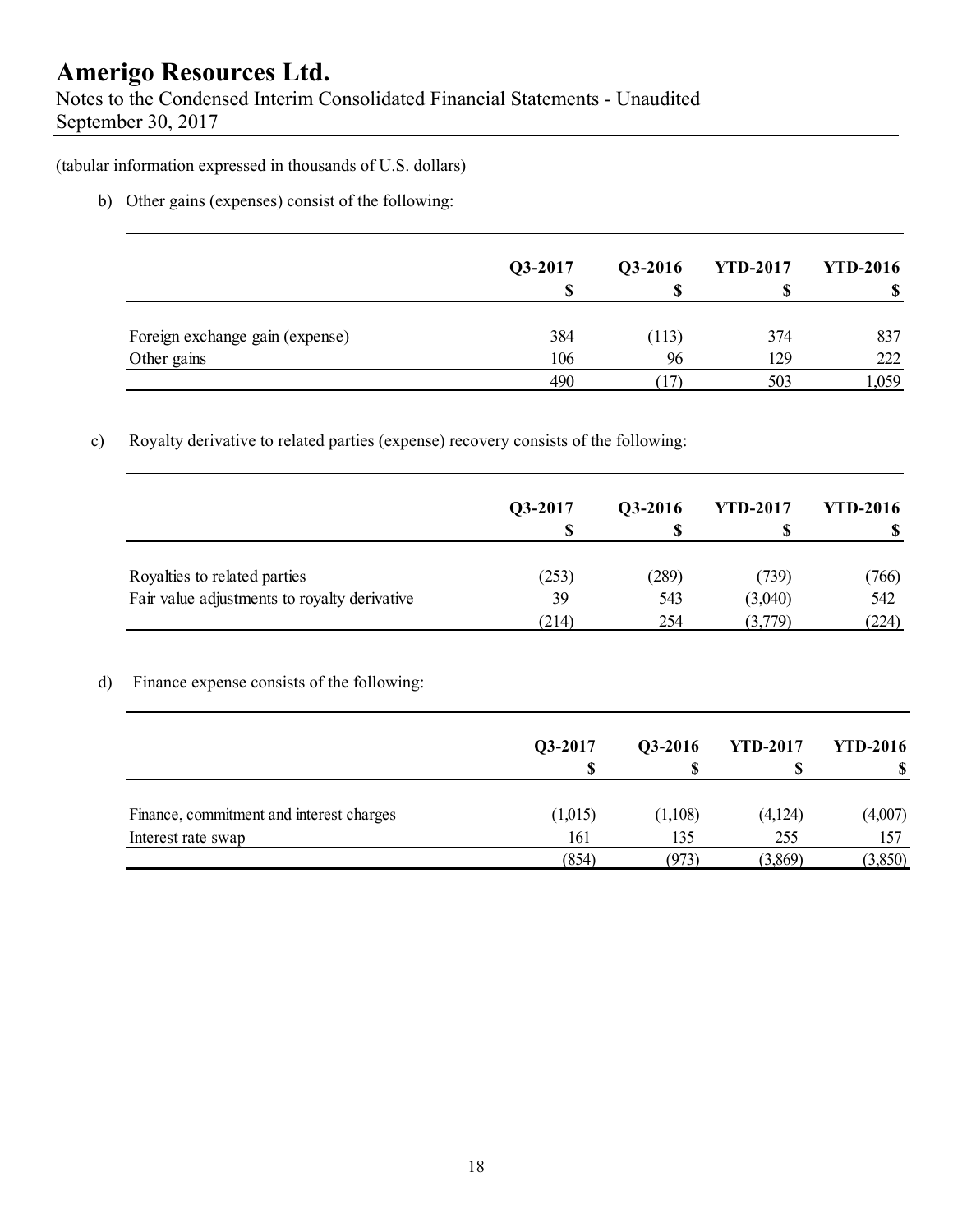Notes to the Condensed Interim Consolidated Financial Statements - Unaudited September 30, 2017

(tabular information expressed in thousands of U.S. dollars)

#### **11) SUPPLEMENTARY CASH FLOW INFORMATION**

|                                                                           | September 30,   | December 31,    |
|---------------------------------------------------------------------------|-----------------|-----------------|
|                                                                           | 2017            | 2016            |
|                                                                           | \$              | \$              |
| a) Cash and cash equivalents comprise:                                    |                 |                 |
| Cash at bank and on hand                                                  | 15,393          | 8,966           |
| Short-term bank deposits                                                  | 609             | 255             |
|                                                                           | 16,002          | 9,221           |
| Cash held in a debt services reserve account (Note $(6(a))$               | 6,700           | 6,700           |
|                                                                           | 22,702          | 15,921          |
|                                                                           |                 |                 |
|                                                                           | <b>YTD-2017</b> | <b>YTD-2016</b> |
|                                                                           | \$              | \$              |
| Interest and taxes paid<br>(b)                                            |                 |                 |
| Interest paid                                                             | 2,669           | 1,981           |
| Income taxes paid                                                         | 958             | 799             |
| (c) Other                                                                 |                 |                 |
| Increase (decrease) in accounts payable related to the acquisition of PPE | 590             | (2,606)         |
| Cash paid during the period for royalty dividends to related parties      | 1,335           | 260             |

#### **12) FAIR VALUE MEASUREMENT**

Certain of the Group's financial assets and liabilities are measured at fair value on a recurring basis and classified in their entirety based on the lowest level of input that is significant to the fair value measurement. The fair value hierarchy has three levels that prioritize the inputs to valuation techniques used to measure fair value, with Level 1 inputs having the highest priority. The levels and valuation techniques used to value the Group's financial assets and liabilities are the following:

- Level 1 Unadjusted quoted prices in active markets for identical assets and liabilities that the Company can access at the measurement date. The Group values its investments using quoted market prices in active markets.
- $\bullet$  Level 2 Inputs other than quoted prices included within Level 1 that are observable for the asset or liability directly or indirectly. The Group's copper and molybdenum trade receivables are embedded derivatives in circumstances when the value of these receivables changes as underlying commodity market prices vary. The fair values of these receivables are adjusted each reporting period by reference to forward market prices and changes in fair value are recorded as a component of revenue.
- Level 3 Significant unobservable inputs that are not based on observable market data. The Company includes the derivative to related parties in Level 3 of the fair value hierarchy because it is not tradeable or associated with observable price transparency. Management reviews the fair value of this derivative on a quarterly basis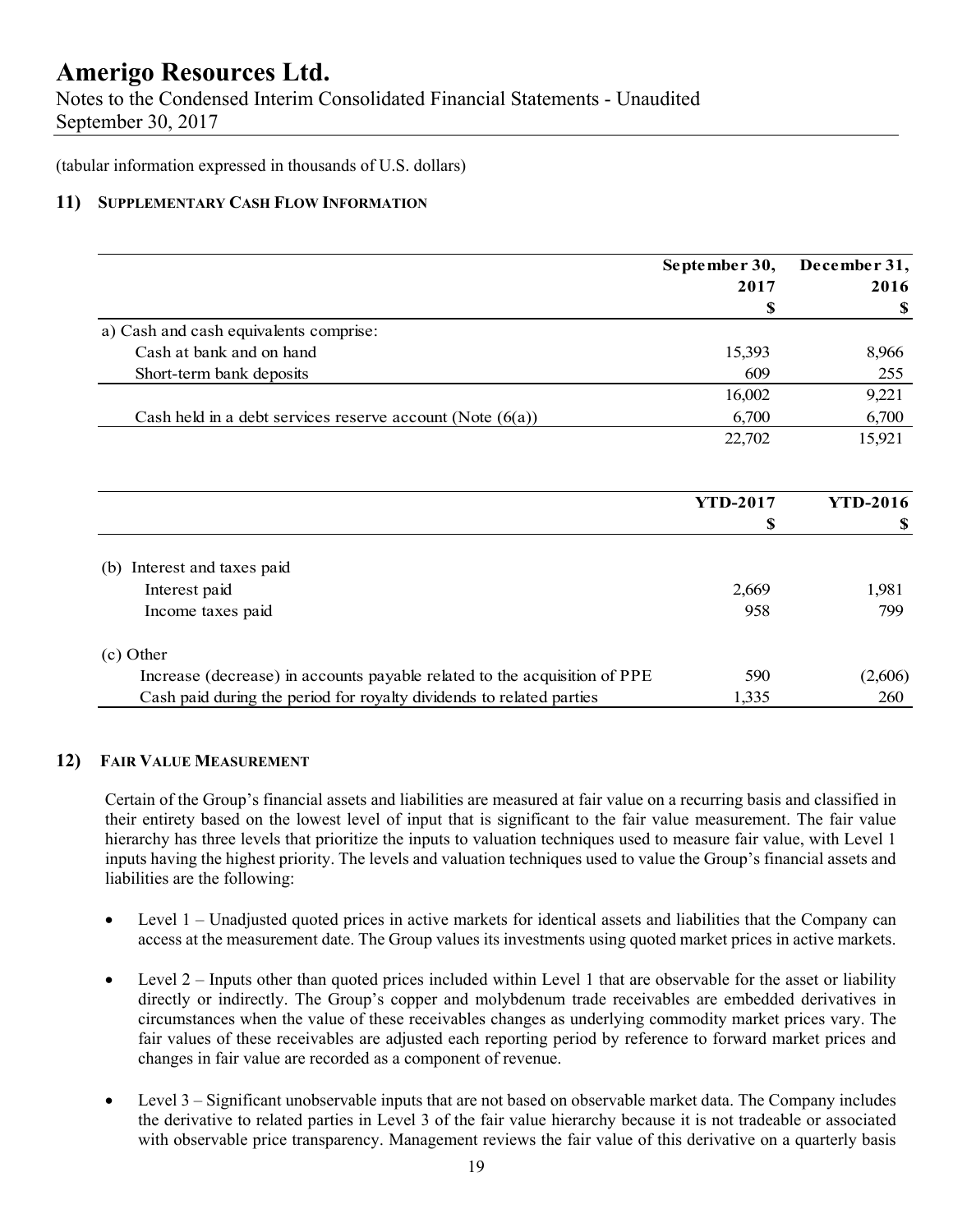(tabular information expressed in thousands of U.S. dollars)

based on management's best estimates, which are unobservable inputs. Fair value is calculated by applying the discounted cash flow approach on a valuation model that considers the present value of the net cash flows expected to be paid to related parties (Note 7(a)). The Company has also included the IRS in Level 3 of the fair value hierarchy due to the lack of observable market quotes on this instrument. The fair value of the IRS was determined with the assistance of third parties who performed a discounted cash flow valuation based on a forward interest rate curve.

|                               | Level 1 | Level 2 | Level 3   | <b>Total</b> |
|-------------------------------|---------|---------|-----------|--------------|
|                               | \$      | \$      | \$        | \$           |
| September 30, 2017            |         |         |           |              |
| Investments                   | 3,015   |         |           | 3,015        |
| Trade and other receivables   |         | 10,662  |           | 10,662       |
| Interest rate swap            |         |         | (496)     | (496)        |
| Derivative to related parties |         |         | (11, 437) | (11, 437)    |
|                               | 3,015   | 10,662  | (11, 933) | 1,744        |
|                               | Level 1 | Level 2 | Level 3   | <b>Total</b> |
|                               | \$      | \$      | S         | \$           |
| December 31, 2016             |         |         |           |              |
| Investments                   | 1,518   |         |           | 1,518        |
| Trade and other receivables   |         | 7,681   |           | 7,681        |
| Interest rate swap            |         |         | (208)     | (208)        |
| Derivative to related parties |         |         | (8,993)   | (8,993)      |
|                               | 1,518   | 7,681   | (9,201)   | (2)          |

#### **13) COMMITMENTS**

- a) MVC entered into power supply agreements from January 1, 2010 to December 31, 2017 which establish minimum stand-by charges based on peak hour power supply calculations, currently estimated to be \$0.4 million per month, and from January 1, 2018 to December 31, 2027 which establish minimum charges based on peak hour power supply calculations, estimated at September 30, 2017 to be \$1.4 million per month.
- b) At September 30, 2017, MVC had commitments of \$13.4 million in respect of purchase orders for the Cauquenes Phase Two expansion.
- c) Amerigo entered into an agreement for the lease of office premises in Vancouver for a five-year period commencing December 1, 2016. Amerigo's rent commitments during the term of the lease are expected to be approximately \$0.5 million.
- d) The Master Agreement with DET has a Closure Plan clause requiring MVC and DET to work jointly to assess the revision of the closure plan for the Cauquenes Deposit and compare it to the current plan in the possession